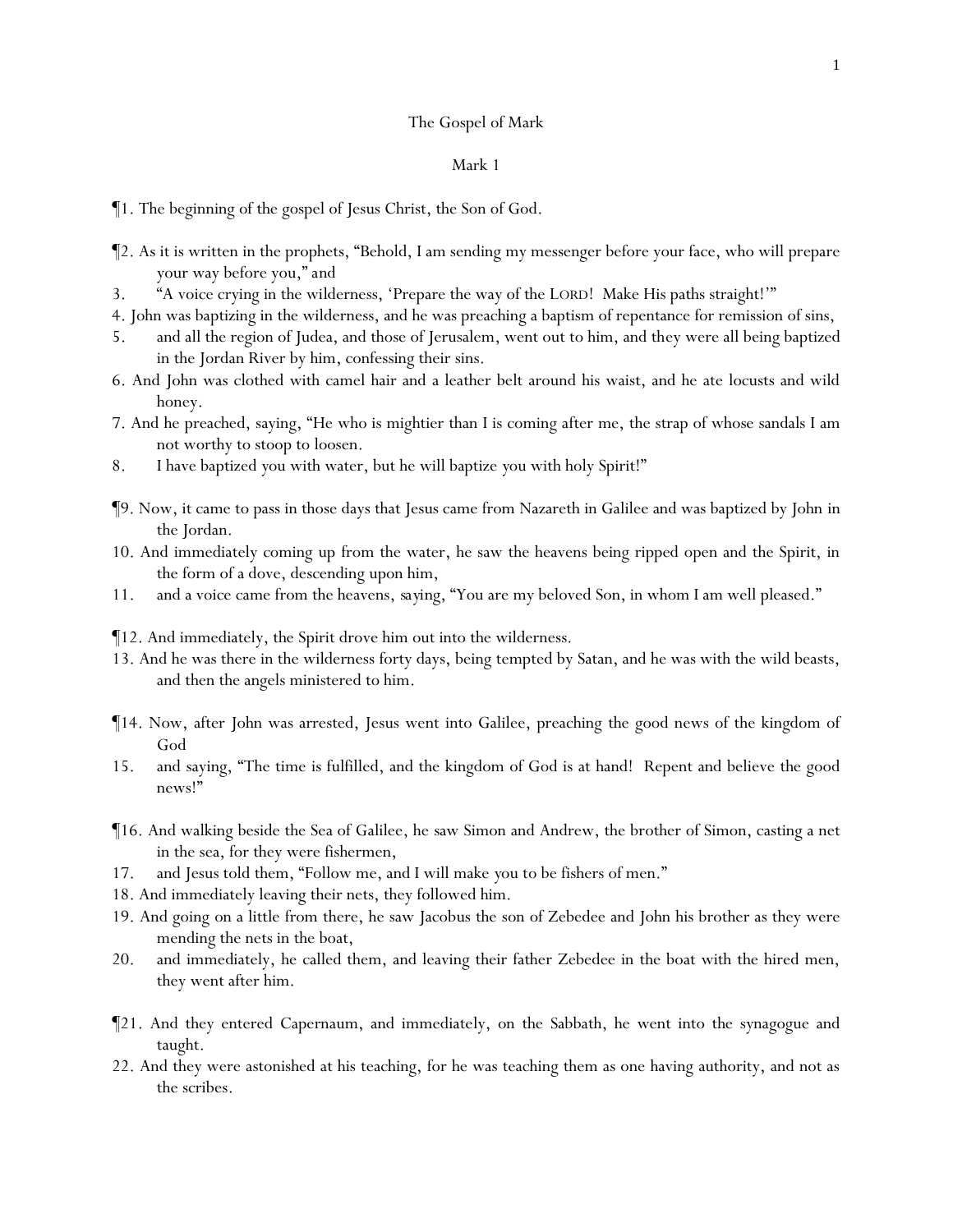- 23. And there was in their synagogue a man with an unclean spirit, and it cried out,
- 24. saying, "Agh! What have we to do with you, Jesus of Nazareth? Have you come to destroy us? I know you, who you are – the holy one of God!"
- 25. But Jesus rebuked it, saying, "Shut up, and come out of him!"
- 26. And when the unclean spirit had shaken him, and cried out with a loud voice, it came out from him.
- 27. And all were so amazed that they debated among themselves, saying, "What is this? What new doctrine is this, that with authority he commands even the spirits that are unclean, and they obey him!"
- 28. And the news about him immediately went out into the whole region of Galilee.
- ¶29. And immediately after they went out of the synagogue, they went into the home of Simon and Andrew, with Jacobus and John.
- 30. And Simon's mother-in-law was lying down, burning with fever. And immediately they spoke to him about her.
- 31. And when he had come to her, he lifted her up, taking her by the hand, and the fever immediately left her, and she began to wait on them.
- ¶32. And when it was dusk, as the sun went down, they began to carry to him all who were sick and who were demon-possessed,
- 33. and the whole city was gathered at the door.
- 34. And he healed many who were sick with various diseases, and cast out many demons, and he did not allow the demons to say that they knew him.
- ¶35. And very early in the morning, while it was yet dark, he got up and went out, and he went away to a secluded place, and there he began to pray.
- 36. And Simon and those who were with him searched for him,
- 37. and when they found him, they told him, "Everybody's looking for you."
- 38. And he told them, "Let's go to the neighboring towns so I can preach there, too; that's why I've come."
- 39. And so, he continued preaching in their synagogues in all Galilee, and casting out demons.
- ¶40. And there came to him a leper, pleading with him, and falling on his knees, and saying to him, "If you want to, you can make me clean."
- 41. Then Jesus, deeply moved, Jesus, stretched forth his hand and touched him, and told him, "I do want to. Be clean!"
- 42. And when he spoke, the leprosy immediately departed from him, and he was cleansed.
- 43. And after he sternly warned him, he immediately sent him away,
- 44. and he said to him, "See that you tell no one anything. But go! Show yourself to the priest, and offer for your cleansing the things Moses commanded, for a testimony to them."
- 45. But after he went out, he began to proclaim it greatly and to broadcast the word so widely that Jesus could no longer openly enter a city, and so, he was out in desolate places, and they came to him from every quarter.

- ¶1. And he entered again into Capernaum after some days, and it was heard that he was at home.
- 2. And immediately, so many were gathered together that there was no more room, not even in the doorway, and he began to preach to them.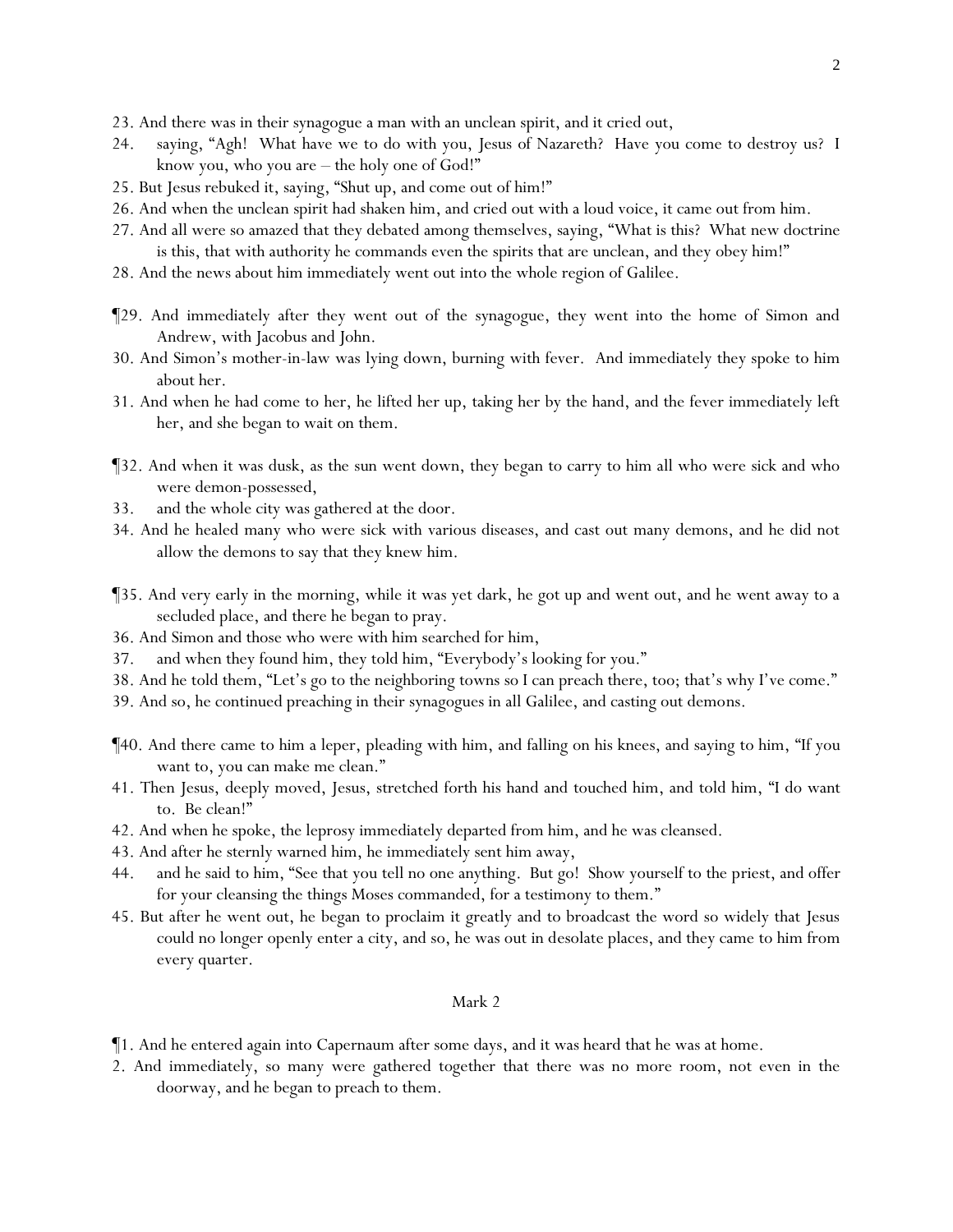- 3. And some came to him bringing a paralytic, borne by four men.
- 4. But being unable to get close to him because of the crowd, they removed the roof where he was, and after digging through, they lowered the pallet on which the paralyzed man lay.
- 5. Then Jesus, seeing their faith, said to the paralytic, "Son, your sins are forgiven you."
- 6. Now, there were some of the scribes sitting there, and they were reasoning in their hearts,
- 7. "Why is this man speaking blasphemies like this? Who, except God alone, can forgive sins?"
- 8. But Jesus, immediately perceiving in his spirit that they were reasoning this way within themselves, said to them, "Why are *y*ou reasoning about those things in *y*our hearts?
- 9. Which is easier, to say to the paralytic, 'Your sins are forgiven,' or to say, 'Get up, and take up your pallet and walk'?
- 10. But that *y*ou may know that the Son of man has authority to forgive sins on earth," he said to the paralytic,
- 11. "I tell you to get up, and take up your pallet, and go on home."
- 12. And he got up immediately, and picking up his pallet, he went out before them all, so that they were all astonished, and they glorified God, saying, "We have never seen the like!"
- ¶13. And he went out again by the sea, and the whole multitude came to him, and he was teaching them.
- 14. And as he was passing on, he saw Levi the son of Alphaeus sitting at the tax station, and he said to him, "You follow me." And so, he rose up and followed him.
- 15. And it came to pass that, as he was reclining at table in his house, many tax collectors and sinners reclined with Jesus and his disciples, for there were many, and they followed him.
- 16. And the scribes and the Pharisees, seeing him eating with tax collectors and sinners, said to his disciples, "Why is it that he is eating and drinking with tax collectors and sinners?"
- 17. And upon hearing *this*, Jesus said to them, "Those who are well don't need a doctor, but those who are sick. I didn't come to call the righteous to repentance, but sinners."
- ¶18. And the disciples of John and those of the Pharisees were fasting, and they came and said to him, "Why is it that the disciples of John and those of the Pharisees fast, but disciples who belong to you do not fast?"
- 19. Jesus said to them, "The bridegroom's attendants can't fast while the bridegroom is with them, can they? As long as they have the bridegroom with them, they can't fast.
- 20. But the days will come when the bridegroom is taken from them, and then, in those days, they'll fast.
- 21. And no one sews a patch of new cloth onto an old garment, lest its new filler tears away from the old, and the tear is made worse.
- 22. And no one pours new wine into old wineskins, lest the new wine bursts the wineskins, and the wine is spilled and the wineskins will be ruined. Instead, new wine is poured into new wineskins."
- ¶23. And it came to pass that he went along during the Sabbath through the grain fields, and as his disciples made *their* way, they began plucking the heads of grain.
- 24. And the Pharisees said to him, "Behold! Why are they doing on the Sabbath what is not lawful?"
- 25. And he told them, "Have *y*ou never read what David did when he was in need, and hungry, he and those with him,
- 26. how he entered into the house of God when Abiathar was high priest and ate the bread of the Presence, which isn't lawful to eat, except for the priests, and he even gave *some* to those who were with them?"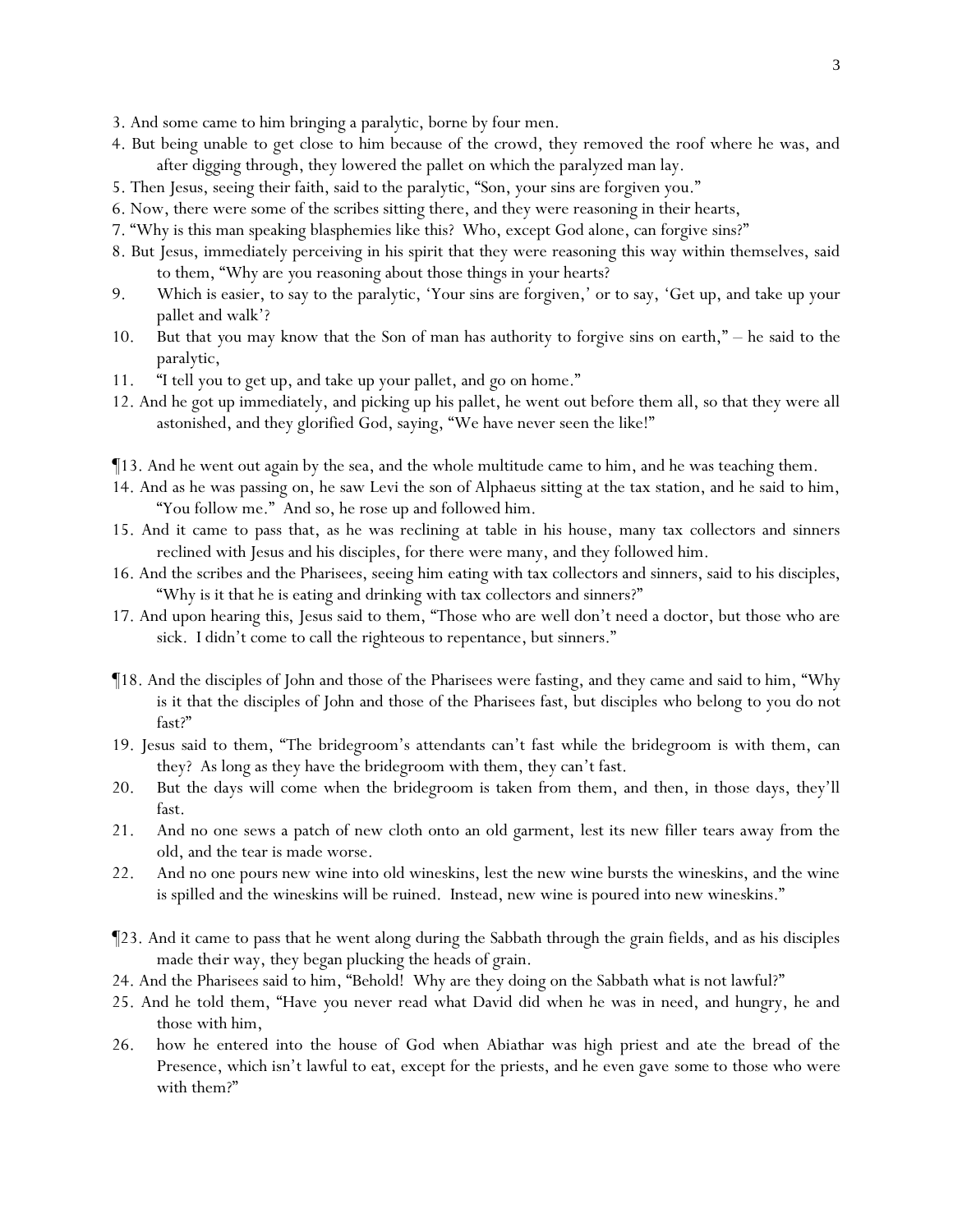27. And then he said to them, "The Sabbath was made for man, not man for the Sabbath.

28. Therefore, the Son of man is Lord even of the Sabbath."

#### Mark 3

- ¶1. And he went again into the synagogue, and a man was there who had a withered hand.
- 2. And they were watching him closely to see if he would heal him on the Sabbath, that they might bring an accusation against him.
- 3. And he told the man who had the hand that was withered, "Get up in the midst!"
- 4. And then he asked them, "Is it lawful to do good on the Sabbath or to do harm? To save life or to kill?" But they were silent.
- 5. And when he had looked around on them with anger, being grieved at the hardness of their heart, he told the man, "Stretch out your hand!" And he stretched it out, and his hand was restored, as healthy as the other one.
- 6. And the Pharisees went out immediately and began to take counsel against him with the Herodians, how they might destroy him.
- 7. And Jesus withdrew with his disciples to the sea, and a great multitude from Galilee and from Judea followed him,
- 8. and from Jerusalem, and from Idumea, and from the other side of the Jordan, and some from around Tyre and Sidon; a great multitude came to him, having heard of the things he did.
- 9. And he told his disciples that a small boat should be made ready for him because of the crowd, lest they should crush him,
- 10. for he had healed so many that everyone with illnesses pressed upon him, to touch him.
- 11. And when unclean spirits saw him, they fell before him and cried out, saying, "You are the son of God!"
- 12. But he kept repeatedly and sternly charged them, that they not make him known.

¶13. And he went up on the mountain and called for those he wanted, and they came to him.

- 14. And he ordained twelve, that they should be with him and that he should send them out to preach,
- 15. and to have authority to heal diseases and to cast out demons:
- 16. Namely, Simon, whom he surnamed, "Peter",
- 17. and Jacobus the son of Zebedee and John the brother of Jacobus, whom he surnamed Boanerges (which means, "sons of thunder"),
- 18. and Andrew, and Philip, and Bartholomew, and Matthew, and Thomas, and Jacobus the son of Alphaeus, and Thaddaeus, and Simon the Canaanite,
- 19. and Judas Iscariot, who also betrayed him.

¶ And they went home.

- 20. And the multitude came together again, so that they could not even eat bread.
- 21. And when his kinsmen heard *of it*, they came out to take him, for they were saying, "He's lost his mind."
- 22. And the scribes who came down from Jerusalem were saying, "He is possessed by Beelzebul" and "He casts out demons by the prince of demons."
- 23. And when he had called them to *him*, he began to say in parables, "How can Satan cast out Satan?
- 24. And if a kingdom is divided against itself, that kingdom cannot stand.
- 25. And if a house is divided against itself, that house cannot stand.
- 26. And if Satan is risen up against himself, he is likewise divided; he cannot stand, but is finished.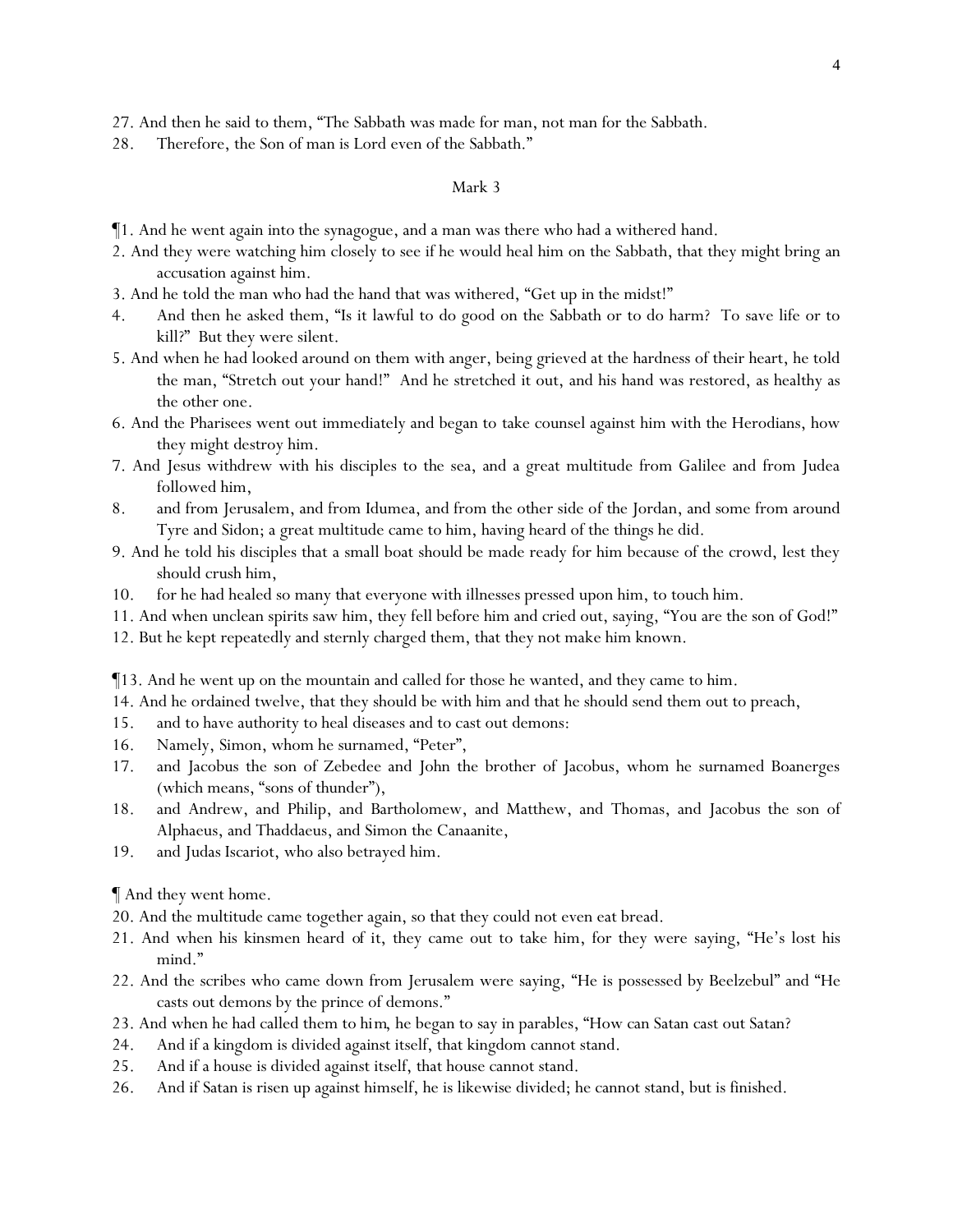- 27. No one who enters a strong man's house can plunder his goods unless he first ties up the strong man; then he can plunder his house.
- 28. Truly, I tell *y*ou that all sins shall be forgiven the sons of men, and whatever blasphemies that they might utter,
- 29. but whoever blasphemes against the holy Spirit has no forgiveness, but is in danger of eternal damnation."
- 30. (*He said this* because they were saying, "He has an unclean spirit.")
- ¶31. Then his brothers and mother came, and standing outside, they sent word to him, calling for him.
- 32. And a crowd was sitting around him, and they said to him, "Behold! Your mother, and your brothers, and your sisters are outside looking for you."
- 33. And he answered them, saying, "Who is my mother, or my brothers?"
- 34. And then, looking at those seated all around him, he said, "Behold! *Here are* my mother and my brothers!
- 35. For whoever does the will of God, the same is my brother, and my sister, and mother."

- ¶1. And he began to teach by the sea again. And such a large crowd was gathered around him that he boarded a boat to sit in the sea, and the whole multitude was on land, facing the sea.
- 2. And he taught them with many parables, and he said to them in his teaching,
- 3. "Listen! Behold, the sower went out to sow,
- 4. and it happened that as he sowed, it fell along the path, and the birds came and gobbled it up.
- 5. But another fell on a rocky place where it didn't have much soil, and it immediately sprang up, since it had no depth of soil.
- 6. But after the sun arose, it was scorched, and because it had no root, it withered.
- 7. And another *seed* fell into thorns, and the thorns grew up and choked it out, and it produced no crop.
- 8. And another fell into good soil and produced fruit, coming up, and growing, and bearing: one, thirtyfold; and one, sixtyfold; and one, a hundredfold."
- 9. And then he said, "He who has ears to hear, let him hear!"
- ¶10. Then, when he was all alone, those around him, with the twelve, questioned him about the parable.
- 11. And he told them, "To *y*ou it is given to know the mystery of the kingdom of God, but to those who are outside, everything is in parables,
- 12. in order that 'seeing, they may see but shall not perceive, and hearing, they may hear, but they shall not understand, lest they repent and their sins be forgiven.'"
- 13. And then he said to them, "*Y*ou don't understand this parable? Then how will *y*ou understand any parables?
- 14. The sower sows the word.
- 15. These are the ones along the path where the word is sown: when they hear, Satan immediately comes and takes the word away that has been sown in their hearts.
- 16. And likewise, these who are sown on rocky places are they who, when they have heard the word, immediately receive it with joy,
- 17. but they have no root within themselves. They endure but for a while, and then, when trouble or persecution comes because of the word, immediately they're offended.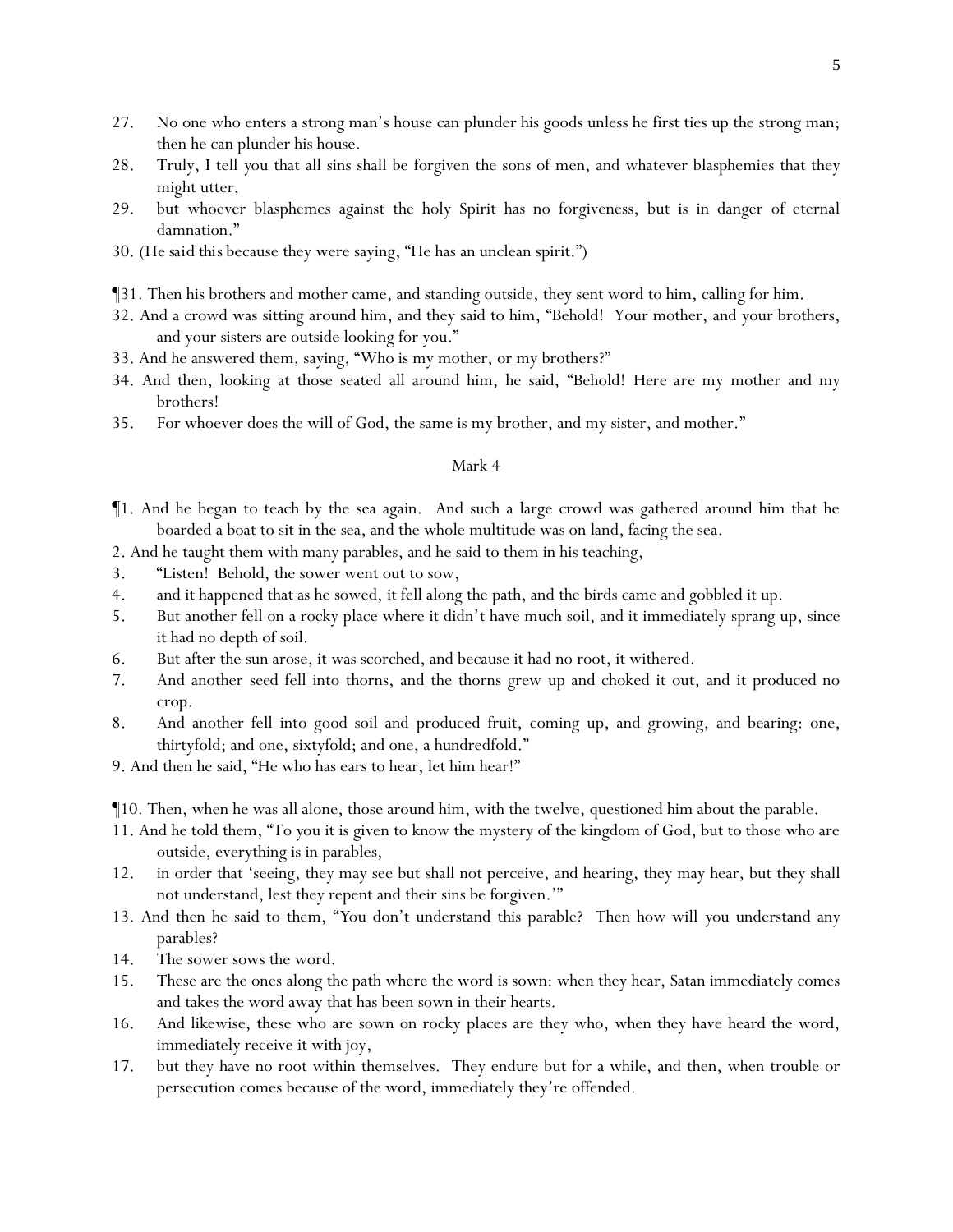- 18. And as for the ones sown among the thorns, these are they who hear the word,
- 19. but the cares of this world, and the deceitfulness of riches, and the desires for other things entering in, choke out the word, and it becomes unfruitful.
- 20. And as for the ones who were sown onto good soil, they are those who hear the word and welcome it, and bear fruit: one, thirtyfold; one, sixtyfold; and one, a hundredfold."
- ¶21. And he said to them, "Is a lamp brought to be put under a bushel or under a bed? Isn't it to be put on a lampstand?
- 22. There is nothing secret except to be revealed, nor hidden away but that it shall come to light.
- 23. If anyone has ears to hear, let him hear!"
- 24. And he said to them, "Take heed what *y*ou hear. By what measure *y*ou measure, it shall be measured to *y*ou, and to *y*ou who hear, *more* will be added.
- 25. For whoever has, it shall be given to him, and he who does not have, even what he has shall be taken away from him."
- ¶26. And he said, "The kingdom of God is as if a man casts seed on the ground,
- 27. and though he sleeps and rises night and day, he doesn't know how the seed sprouts and grows.
- 28. For the earth bears fruit by itself; first a blade, then a head, and then ripe grain in the head.
- 29. But as soon as the crop allows, he sends in the sickle because the harvest has come."
- ¶30. And he said, "To what should we liken the kingdom of God? Or with what comparison should we compare it?
- 31. *It is* much the same as a mustard seed, which, when scattered on the earth, is less than all the seeds that are on the earth,
- 32. but when it is sown, it grows and becomes the greatest of all garden plants, and it produces branches so large that the birds of the air can nest in its shade."
- 33. And with many such parables he spoke the word to them, as much as they were able to hear.
- 34. But without a parable, he would not speak to them, but when alone with his disciples, he explained everything.
- ¶35. And that same day, when it was evening, he said to them, "Let's go over to the other side."
- 36. And dismissing the crowd, they took him, as he was, in the boat, and other little boats were there with it.
- 37. And there was a great windstorm, and the waves broke over the boat so that it was now filling up.
- 38. And yet, he was in the stern, asleep on a pillow, and they woke him up and said to him, "Teacher, don't you care that we're about to die?"
- 39. And waking up, he commanded the wind and said to the sea, "Silence! Be quiet!" And the wind ceased, and there was a great calm.
- 40. And he said to them, "Why are *y*ou afraid like this? How is it that *y*ou don't have faith?"
- 41. And they were terrified, and began saying to one other, "Who in the world is this man, that even the wind and the sea obey him!"

¶1. And they went to the other side of the sea, to the territory of the Gadarenes.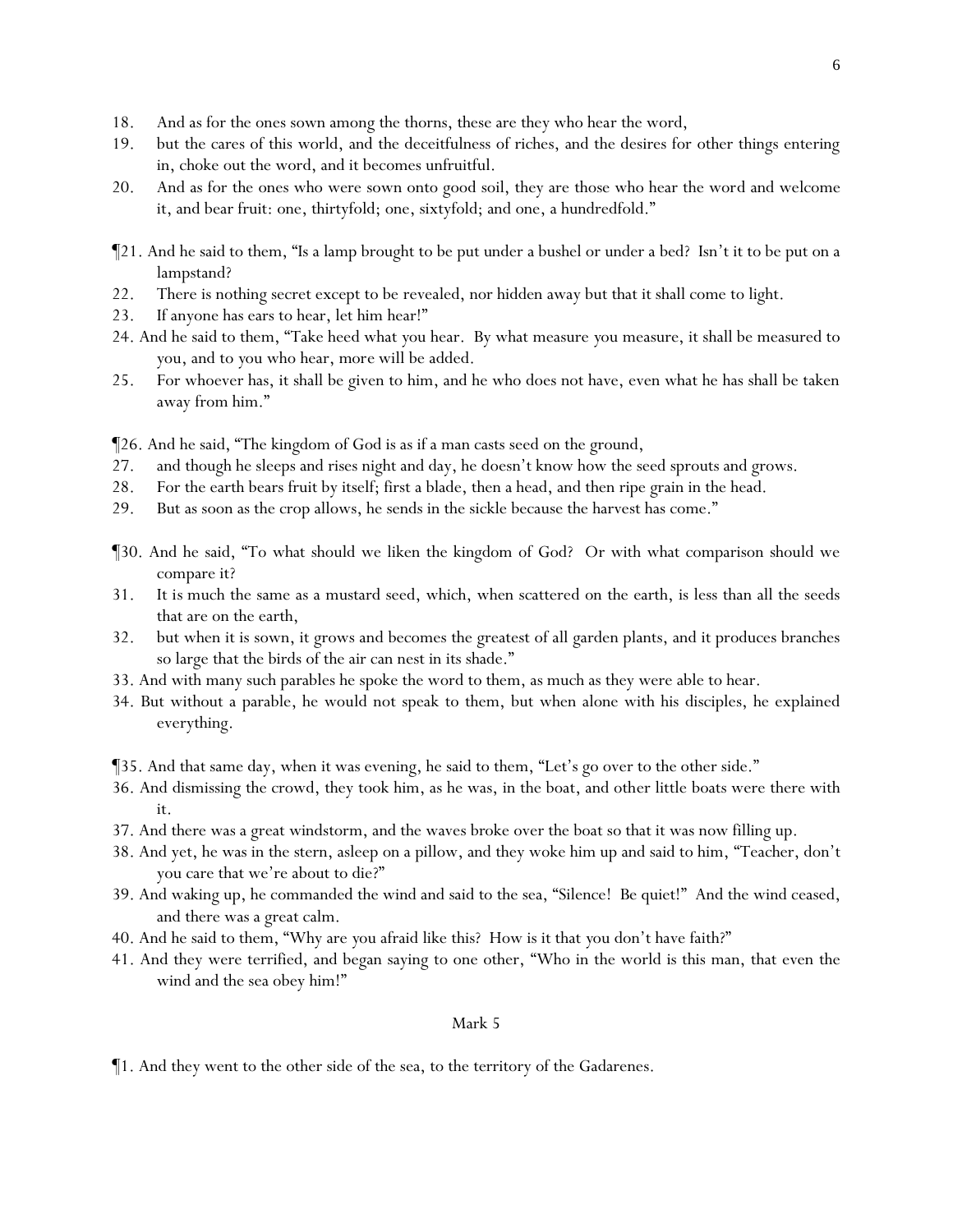- 2. And when he got out of the boat, a man from the tombs with an unclean spirit immediately came toward him,
- 3. who made his home among the tombs, and no one could bind him, not even with chains.
- 4. Often, when he was bound with shackles and chains, the chains were torn apart by him, and the shackles were broken in pieces, and no one was strong enough to control him.
- 5. And night and day, on the mountains and in the tombs, he was all the time crying out and cutting himself with stones.
- 6. And seeing Jesus from a distance, he ran and fell down before him,
- 7. and crying with a loud voice, he said, "What have I to do with you, Jesus, Son of the highest God? I adjure you by God, don't torment me!"
- 8. (For he had started to say to him, "Come out of the man, unclean spirit!")
- 9. And he began asking him, "What's your name?" And he answered, saying, "Legion is my name, for we are many."
- 10. And he begged him earnestly, that he would not send them out of the region.
- 11. Now, there was a great herd of swine there near the mountain, feeding,
- 12. and so, all the demons pleaded with him, saying, "Send us into the swine, so that we may enter into them."
- 13. And immediately, Jesus gave them permission. And when the unclean spirits had come out, they entered into the swine, and the herd rushed down the steep slope into the sea (there were about two thousand), and they drowned in the sea.
- 14. And the swineherds fled, and in the city and in the countryside, they reported *everything*, and they came out to see what it was that had happened.
- 15. And coming to Jesus, they saw the possessed man the one who had Legion sitting, clothed, and in a right mind, and they were afraid.
- 16. And those who had seen how it happened to the demon-possessed man described *it* to them, and about the swine.
- 17. And they began to entreat him to go away from their borders.
- 18. And when he had boarded the boat, the one who had been demon-possessed kept begging him, that he might be with him.
- 19. But Jesus did not allow him, but said to him, "Go home to your relatives and report to them what things the LORD has done for you, and showed you mercy."
- 20. And so, he went away and began to preach in Decapolis what things Jesus did for him, and everyone was amazed.
- ¶21. And when Jesus had again crossed over in the boat to the other side, many people gathered around him, and he was by the sea.
- 22. And behold, one of the synagogue rulers named Jairus came, and when he saw him, he fell at his feet.
- 23. And he begged him earnestly, saying, "My little daughter is at the point of death! Come that you might lay hands on her, that she may be healed, and she will live!"
- 24. And he went with him, and a large crowd followed him, and they thronged him.
- ¶25. And there was a certain woman who had lived with a discharge of blood twelve years,
- 26. and she had suffered much at the hands of many physicians, and had used up everything that she had, and was not helped at all, but rather grew worse.
- 27. She heard about Jesus, and coming through the crowd from behind, she touched his garment,
- 28. for she was saying, "If I but touch his garments, I'll be healed."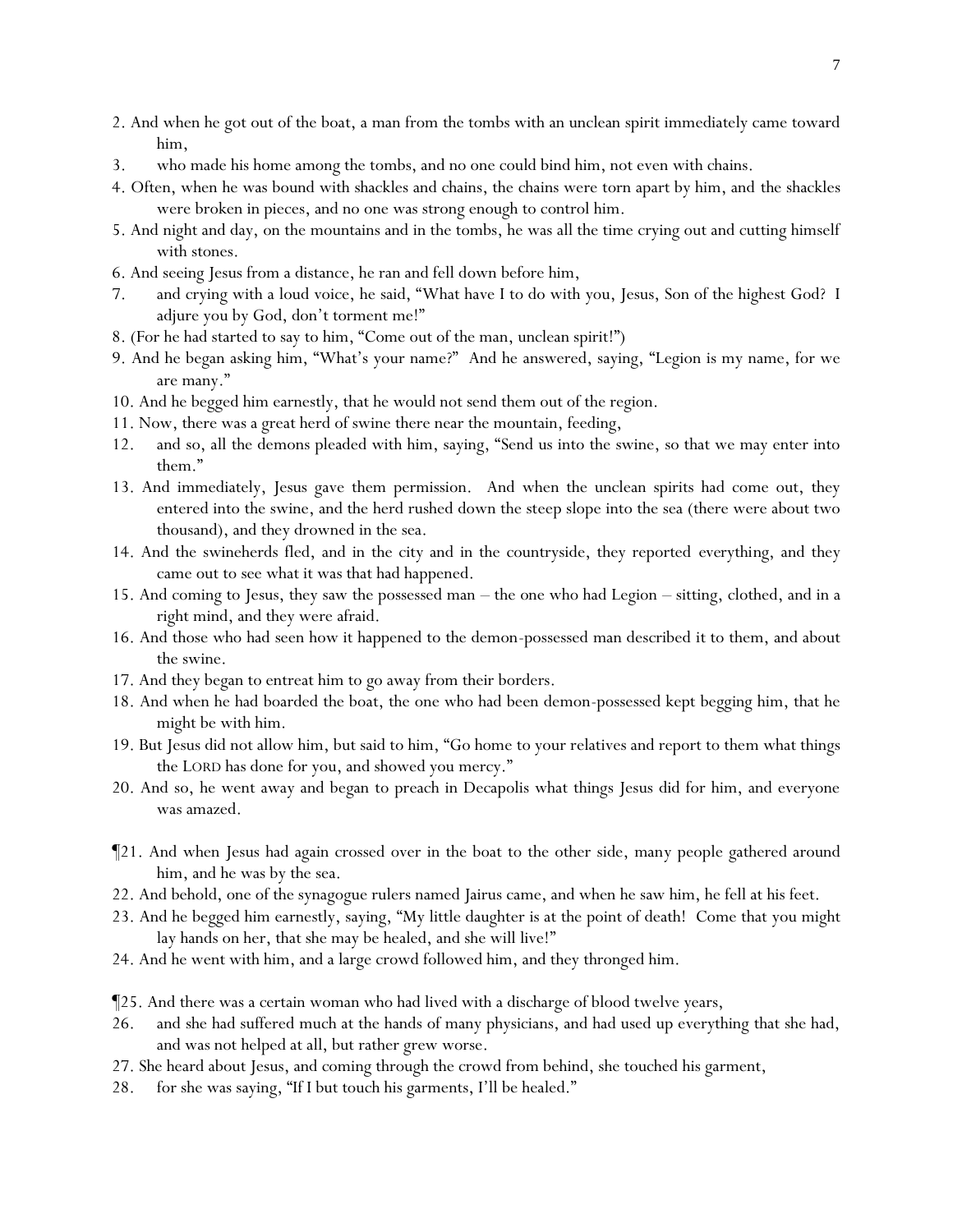- 29. And immediately, her flow of blood dried up, and she felt in her body that she had been healed of her disease.
- 30. And Jesus, immediately knowing in himself that power had gone out from him, and turning around in the crowd, began to say, "Who touched my garments?"
- 31. And his disciples told him, "You see the crowd pressing in on you, and you say, 'Who touched me'?"
- 32. But he kept looking around to see her who had done this.
- 33. Then the woman, fearful and trembling, knowing what had happened to her, came and fell down before him, and she told him the whole truth.
- 34. And he said to her, "Daughter, your faith has made you whole. Go your way in peace, and be healed from your disease."
- ¶35. While he was still speaking, some came from the *house* of the synagogue ruler, saying, "Your daughter is dead. Why bother the Teacher any longer?"
- 36. But immediately when Jesus heard what was spoken, he said to the synagogue ruler, "Don't be afraid. Just believe."
- 37. And he did not allow anyone to come with him except Peter, and Jacobus, and John the brother of Jacobus.
- 38. And he went to the synagogue ruler's house, and he saw a tumult, people weeping and wailing loudly.
- 39. And when he entered, he told them, "Why are you making a commotion and weeping? The child isn't dead; she's sleeping."
- 40. And they laughed at him. But after putting them all out, he took the father of the child, and the mother, and those with him, and entered in to where the child lay.
- 41. And then taking the child's hand, he said to her, "*Talitha cumi*," which is translated, "Little girl, I tell you, rise up."
- 42. And immediately, the girl stood up and walked around (for she was twelve years old), and they were beside themselves with great amazement.
- 43. And he commanded them sternly not to let anyone know about it, and then he told *them* to give her *something* to eat.

- ¶1. And he left there and went to his hometown, and his disciples followed him.
- 2. And when it was the Sabbath, he began to teach in the synagogue, and many who heard *him* were shocked, saying, "Where does he get these things? And what is this wisdom that is given to him, and such miracles that are done by his hands?
- 3. Isn't this the carpenter, the son of Mariam and the brother of Jacobus, and Joses, and Judas, and Simon? And aren't his sisters here with us?" And they were offended in him.
- 4. Then Jesus told them, "A prophet is not without honor, except in his hometown, and among relatives, and in his home."
- 5. And he could not do a single miracle there, except *that* he laid hands on a few sick folk and healed them.
- 6. And he marveled because of their unbelief.
- ¶ And he went about the surrounding villages, teaching.
- ¶7. And he called for the twelve, and he began to send them out two by two, and he gave them authority over the unclean spirits.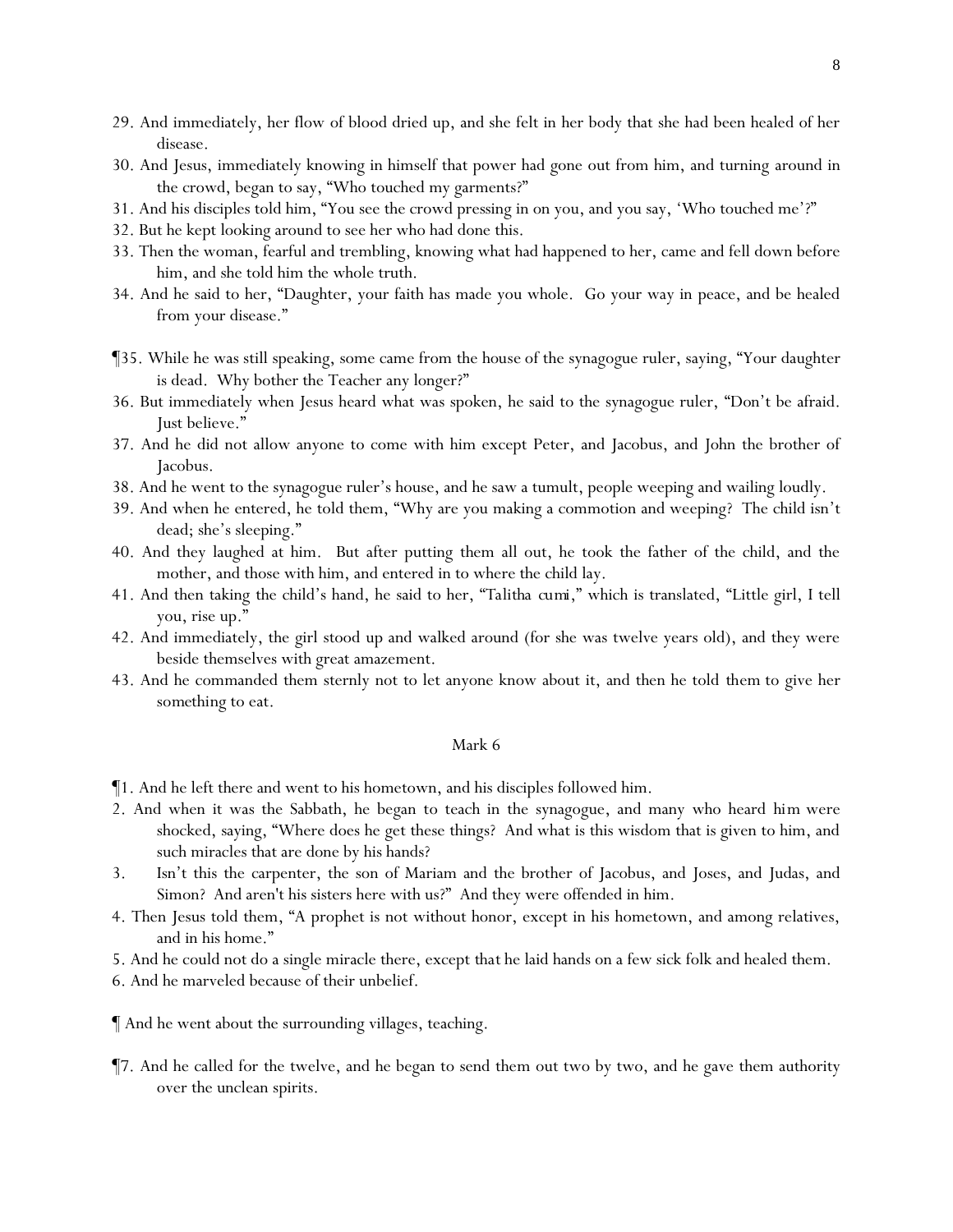- 8. And he commanded them that they should take nothing for a journey except a staff only no bag, no bread, nor a coin in *your* belt –
- 9. but sandals you have worn, and*, he added,* "Don't put on two tunics."
- 10. And he said to them, "Wherever *y*ou enter a house, stay there until *y*ou leave that place.
- 11. And whosoever will not receive *y*ou or hear *y*ou, when you go out of that place, shake off the dirt beneath *y*our feet as a testimony to them. Truly, I tell *y*ou, it will be more tolerable in the Day of Judgment for Sodom or Gomorrah than for that city."
- 12. And so, they went out and began preaching that people should repent,
- 13. and they cast out many demons, and anointed many sick folk with oil and healed *them*.
- ¶14. And King Herod heard *of him,* for his name had become well-known, and he said, "John the Baptizer has risen from the dead, and that is why the miracles work in him."
- 15. Others were saying that he was Elijah, but others were saying that he was a prophet like one of the prophets,
- 16. but when Herod heard *of him*, he said, "This is the same John whom I beheaded; he has been raised from the dead!"
- 17. For Herod himself had sent and and arrested John, and had bound him in prison on account of Herodias, his brother Philip's wife, for he had married her,
- 18. for John kept telling Herod, "It is not lawful for you to have your brother's wife!"
- 19. And Herodias held a grudge against him and wanted to kill him, but she could not,
- 20. for Herod was afraid of John, knowing him to be a righteous and holy man, and he protected him, and when he heard him, he did many things, and he liked to hear him.
- 21. But an opportunity *for her* arose when Herod made a feast on his birthday for his chief officials, the captains of a thousand, and the leading men of Galilee,
- 22. and the daughter of this Herodias came in and danced. And when she pleased Herod and those banqueting with him, the king said to the girl, "Ask of me whatever you desire, and I will grant *it* to you."
- 23. And he made an oath to her: "Whatever you ask of me, I will grant you, up to half of my kingdom!"
- 24. So she went out and said to her mother, "What shall I ask for myself?" And she said, "The head of John the Baptizer."
- 25. And immediately hurrying in to the king, she asked, saying, "I want you to give me, right now, on a platter, the head of John the Baptizer."
- 26. And the king was deeply grieved, *yet* because of the oaths, and those feasting with him, he would not refuse her.
- 27. And immediately, the king sent an executioner and commanded that his head be brought in.
- 28. And he went out and beheaded him in the prison, and brought his head on a platter, and gave it to the girl, and the girl gave it to her mother.
- 29. And when his disciples heard *of this*, they came and took the corpse away and laid it in a tomb.
- ¶30. And the apostles came together to Jesus and brought him a report about everything, both the things they had done and the things they had taught.
- 31. And he said to them, "Come away by yourselves to a secluded place and rest a little while." For many were coming and going, and they had no time even to eat.
- 32. So they left by boat for a secluded place by themselves.
- 33. But many saw them leaving, and they recognized him, and they rushed out together on foot from all the near-by towns and went ahead of them, and they came together to him.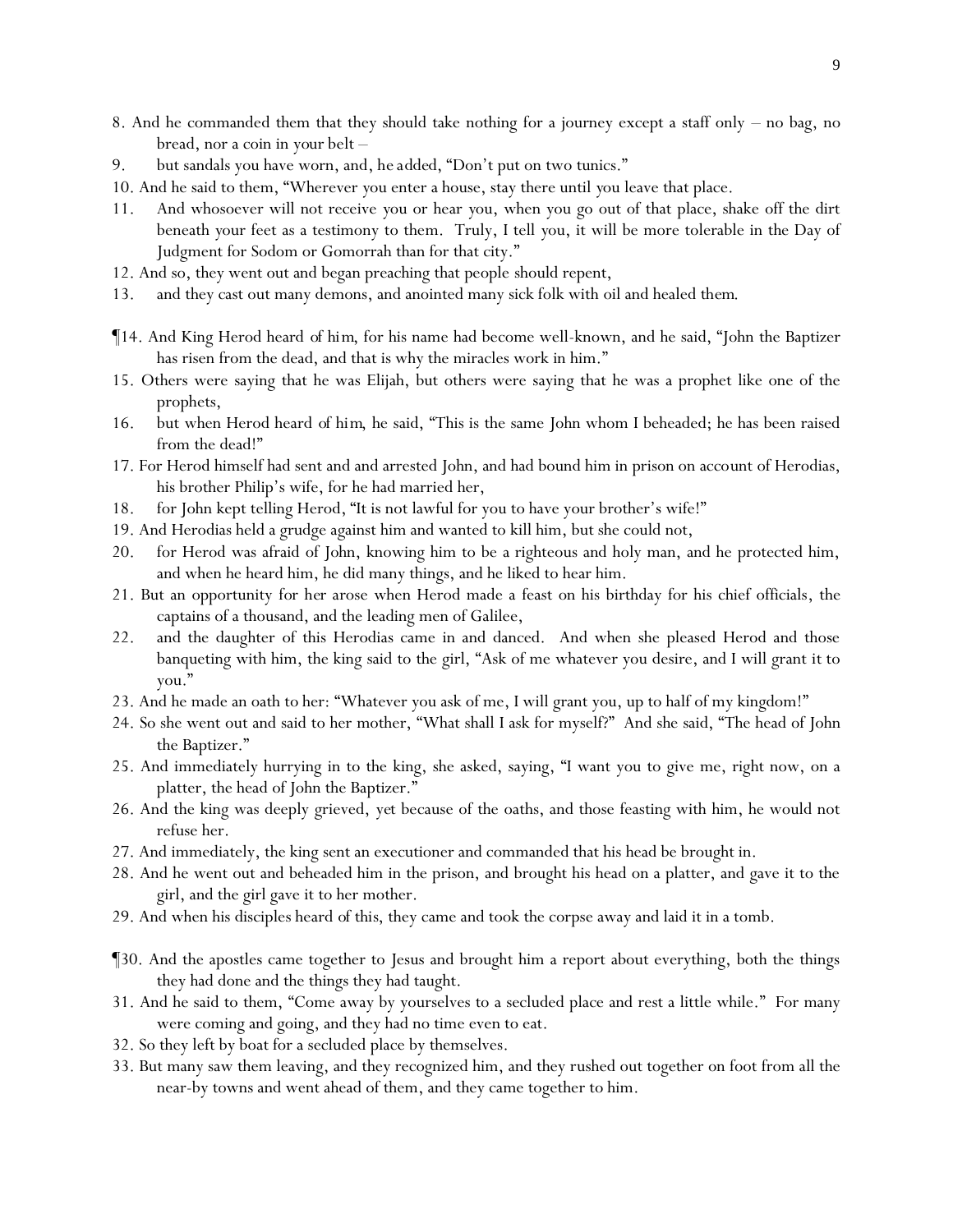- 34. And when Jesus got out *of the boat*, he saw a large crowd, and he was moved with compassion for them because they were like sheep without a shepherd. So, he began to teach them many things.
- ¶35. The hour being late by this time, his disciples approached him and said, "This is an isolated place, and the time is now late.
- 36. Send them away so they may go to the surrounding villages and towns and buy bread for themselves, for they don't have anything to eat."
- 37. But he answered and said to them, "*Y*ou give them *something* to eat." But they told *him*, "Are we to go and buy two hundred denarii worth of bread, and give *it* to them to eat?"
- 38. But he said to them, "How many loaves do you have? Go and see." And when they had found out, they told *him*, "Five *loaves*, and two fish."
- 39. And he commanded them to have everyone sit for a meal by groups on the green grass.
- 40. And in ranks of hundreds and fifties, they sat down for a meal.
- 41. And when he had taken the five loaves and the two fish, he looked up toward heaven, blessed them, and broke the loaves into pieces, and then he began giving *pieces* to his disciples so that they might set them before them. He also divided the two fish to everyone.
- 42. And they all ate and were filled,
- 43. and they took up of *the* broken pieces twelve small baskets full, and of the fish.
- 44. And there were five thousand men who ate the loaves.
- ¶45. And immediately, he had his disciples to board the boat and go on ahead to the other side, to Bethsaida, while he himself dismissed the crowd.
- 46. And after he bade them farewell, he went away to the mountain to pray.
- 47. And when evening was come, the boat was in the middle of the sea, and he was alone on the land.
- 48. And he saw them struggling as they rowed, for the wind was against them, and about the fourth watch of the night, he went to them walking on the sea, and he intended to pass by them.
- 49. But when they saw him walking on the sea, they thought it was a ghost, and they cried aloud,
- 50. for they all saw him, and they were terrified. And immediately, he spoke with them and said to them, "Take heart! It's me! Don't be afraid."
- 51. And he went up into the boat with them, and the wind ceased. And they were utterly astonished within themselves and were wondering,
- 52. for they did not understand about the loaves, for their heart was hardened.
- ¶53. And when they had crossed over, they came to the land of Gennesaret, and they drew to shore.
- 54. And immediately when they got out of the boat, *people* recognized him,
- 55. and they hurried around to that whole area, and they began carrying those who were sick on pallets to the place they heard he was.
- 56. And wherever he would go, to villages, or cities, or the countryside, they laid the feeble down in the marketplaces, and they begged him that they might touch the fringe of his garment, and everyone who touched it was made whole.

- ¶1. And the Pharisees and certain of the scribes who had come from Jerusalem gathered together to him.
- 2. And when they saw some of his disciples eating bread with defiled, that is, unwashed hands, they found fault.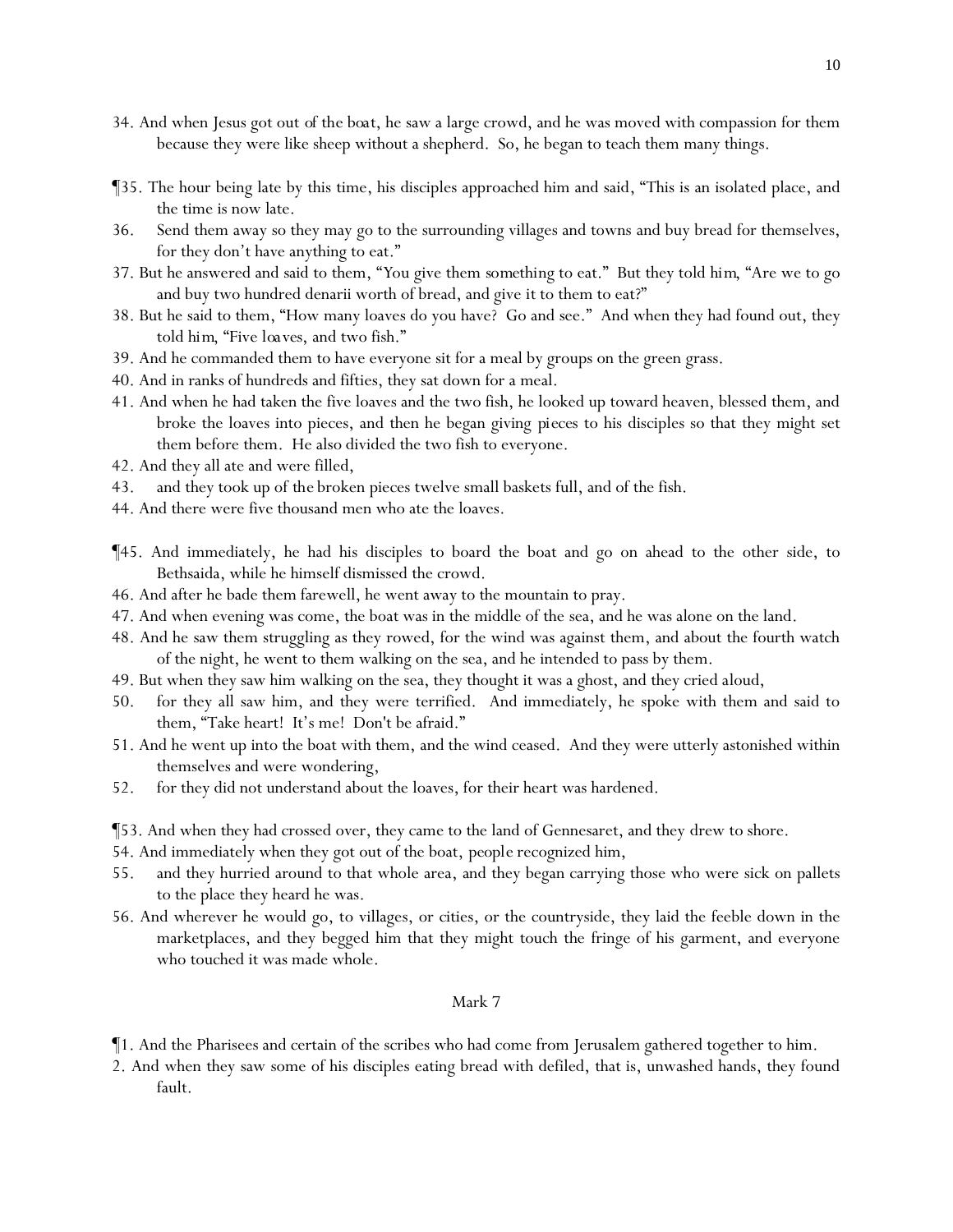- 3. (For the Pharisees, and all the Jews, do not eat if they have not washed their hands up to the elbow, keeping the tradition of the elders.
- 4. And *when they come* from the marketplace, they do not eat unless they have washed themselves. And there are many other things they have received to observe, *such as* the cleansing of cups, and pots, and copper vessels, and dining couches.)
- 5. Then the Pharisees and scribes asked him, "Why do your disciples not walk according to the tradition of the elders, but eat bread with unwashed hands?"
- 6. He answered and said to them, "Isaiah prophesied well concerning *y*ou hypocrites, as it is written, 'This people honors me with their lips, but their heart is far from me.
- 7. In vain do they worship me, teaching as doctrines commandments of men.'
- 8. For leaving off the commandment of God, you hold fast the tradition of men, *such as* the washing of pots and cups, and *y*ou do a lot of things like that."
- 9. And then he told them, "How neatly *y*ou set aside the commandment of God to keep *y*our tradition!
- 10. Moses said, 'Honor your father and your mother,' and, 'He who curses father or mother shall be put to death.'
- 11. But *y*ou! *Y*ou say, '*He is innocent,* if a man says to his father or his mother, "Whatever I have *by which* you might have been helped is Corban" (that is, a donation *for the temple*), '
- 12. and so, *y*ou no longer let him do anything for his father or his mother,
- 13. making the word of God of no effect by *y*our tradition that *y*ou hand down. And *y*ou do a lot of things like that!"
- ¶14. And he called the whole multitude to him and said to them, "Listen to me, all of you, and understand!
- 15. There is nothing outside a man that can defile him by entering into him, but things that come out of him! Those things are what defiles a man!
- 16. If anyone has ears to hear, let him hear!"
- 17. And when he had entered into a house away from the crowd, his disciples began questioning him about this parable.
- 18. And he told them, "Are *y*ou without understanding, too? Don't *y*ou see that everything that goes into a man from the outside can't defile him
- 19. because it doesn't go into his heart, but into the belly, and then it goes out into the latrine, making all foods clean?"
- 20. Then he said, "That which comes out of a man, that defiles a man!
- 21. For from within, out of the heart of men, proceed bad thoughts, adulteries, immoral acts, murders,
- 22. thefts, covetousness, evil deeds, deceitfulness, indecent conduct, an evil eye, blasphemy, arrogance, foolishness.
- 23. All these evil things proceed from within, and they defile a man!"
- ¶24. And he got up and went away from there to the region of Tyre and Sidon. And he entered a house, not wanting anyone to know, but he could not be hidden.
- 25. For instance, when a woman heard about him whose young daughter had an unclean spirit, she came *and* fell down at his feet,
- 26. but she was a Gentile, a Syro-Phoenician by birth. And she kept begging him to cast the demon out of her daughter.
- 27. But Jesus said to her, "Let the children be satisfied first. For it's not good to take the children's bread and throw it to the dogs."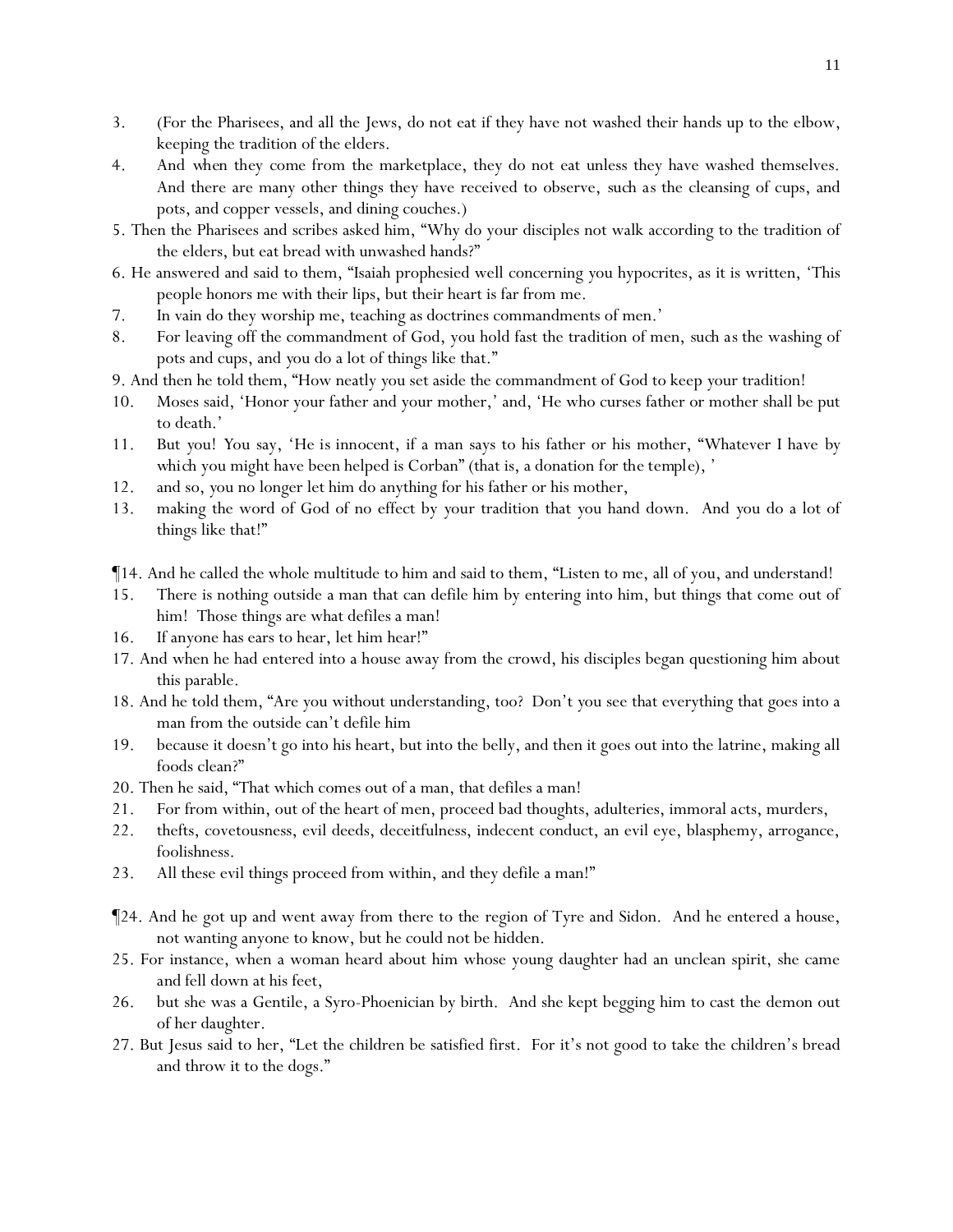- 28. Then she answered and told him, "That's right, Master. And yet, the dogs under the table eat of the children's crumbs."
- 29. And he said to her, "Because of this saying, go your way. The demon is gone out of your daughter."
- 30. And when she went to her house, she found the demon gone and her daughter lying in bed.
- ¶31. Then, leaving the borders of Tyre and Sidon, he went again to the Sea of Galilee, within the borders of Decapolis.
- 32. And they brought him a deaf man who had a speech impediment, and they begged him to lay his hand on him.
- 33. And taking him away from the crowd by himself, he put his fingers in his ears, and after spitting, he touched his tongue,
- 34. and looking up toward heaven, he groaned and said to him, "Ephphatha!" (which means, "Be opened!")
- 35. And immediately, his ears were opened, and the bondage of his tongue was ended, and he began to speak plainly.
- 36. And he commanded them to say nothing, but as much as he commanded them, all the more they proclaimed *it*.
- 37. And they were completely astounded, saying, "He has done all things well; he even makes the deaf to hear and the dumb to speak!"

- ¶1. In those days, there was an unusually large multitude, and they having nothing to eat, Jesus called his disciples to him and told them,
- 2. "I feel compassion for the people because they've continued with me three days now, and they don't have anything to eat,
- 3. and if I send them away to their home fasting, they will give out on the way, for some of them have come from far away."
- 4. And his disciples answered him, "How can anyone satisfy these people with bread here in an isolated place?"
- 5. And he asked them, "How many loaves do *y*ou have?" And they said, "Seven."
- 6. And he directed the multitude to sit down on the ground. And he took the seven loaves, and after he gave thanks, he broke *the bread* and began giving *it* to his disciples to set before *them*, and they set *it* before the multitude.
- 7. They also had a few small fish, and when he had blessed *them*, he told *his disciples* to set them out, too.
- 8. Then they ate and were filled. Then they took up what was left over of the broken pieces, seven large baskets *full*.
- 9. Now, they were about four thousand who ate. And then he sent them away.
- 10. And immediately, he got in the boat with his disciples and went to the territory of Dalmanutha.
- ¶11. And the Pharisees came out and began to dispute with him, seeking from him a sign from heaven, testing him.
- 12. But he sighed deeply in his spirit and said, "Why does this generation seek a sign? Truly, I tell you, *let me be da mned<sup>1</sup>* if a sign will be given to this generation!"

<sup>&</sup>lt;sup>1</sup> Literally, "– if a sign will be given..." The curse attached to this kind of oath is so unthinkable – Jesus' own damnation – that it is not even uttered.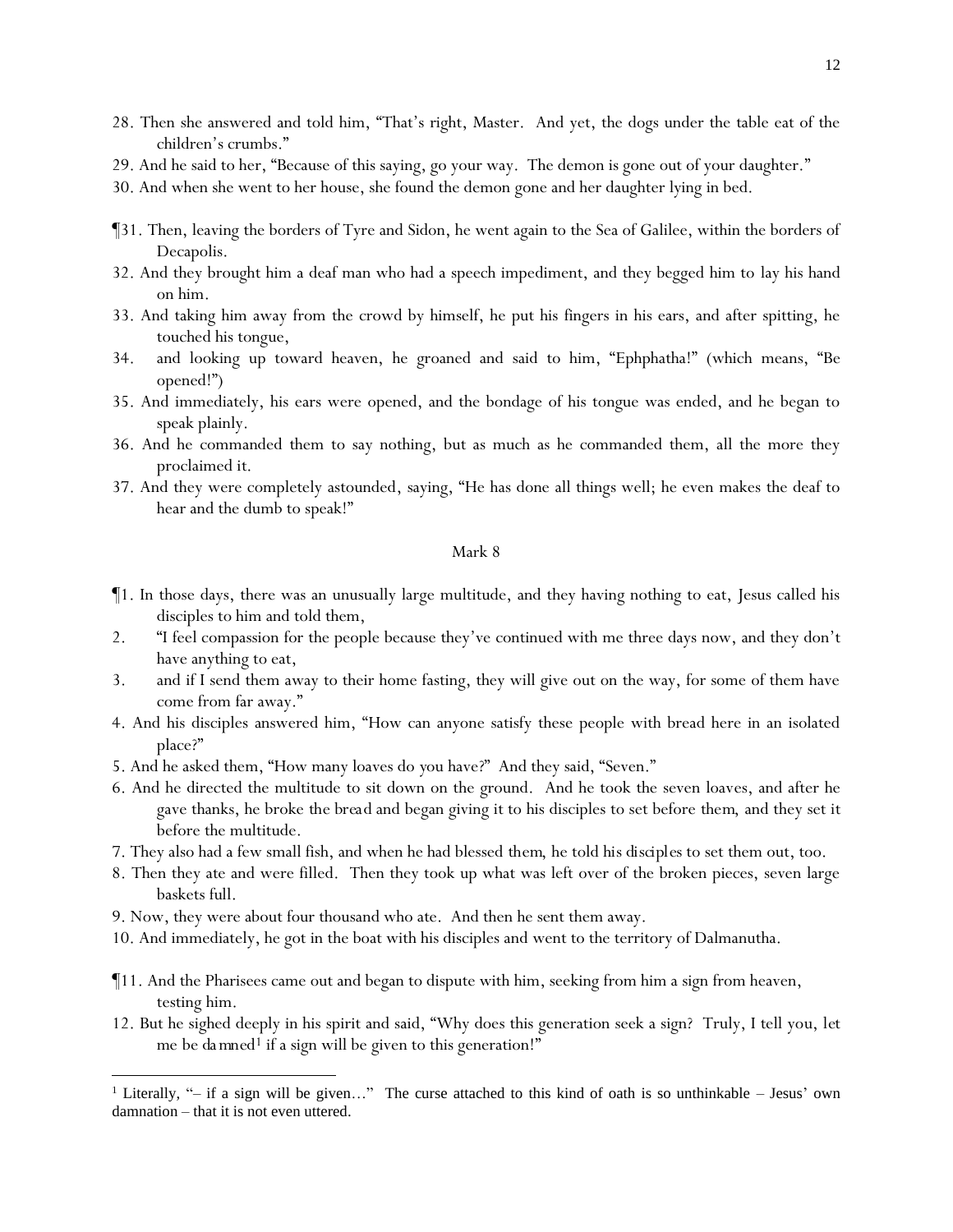13. Then getting away from them, he boarded the boat again, and went away to the other side.

¶14. Now, they had forgotten to bring bread, and except for one loaf, they had none with them in the boat.

- 15. And he warned them, saying, "Watch out. Beware the leaven of the Pharisees and the leaven of Herod."
- 16. And they began talking with one another, saying, "We have no bread."
- 17. And when Jesus knew this, he told them, "Why are *y*ou talking about not having bread? Don't you yet know, or understand? Do *y*ou still have *y*our hardened heart?
- 18. Having eyes, do *y*ou not see? And having ears, do *y*ou not hear? And don't *y*ou remember?
- 19. When I broke the five loaves for the five thousand, how many little baskets full of broken pieces did *y*ou take up?" They said to him, "Twelve."
- 20. And when *I broke* the seven for the four thousand, how many large baskets full of fragments did *y*ou take up?" And they said, "Seven."
- 21. Then he said to them, "How do *y*ou not understand?"
- ¶22. Then he went to Bethsaida. And they brought him a blind man, and they begged him to touch him.
- 23. And taking the blind man's hand, he led him out of the village. And he spat into his eyes, and when he had laid *his* hands on him, he asked him if he could see anything."
- 24. And when he looked up, he said, "I see men, for I see something like trees walking around!"
- 25. Then he laid hands on his eyes again, and made him look up. And his sight was restored, and he saw everyone very clearly.
- 26. And he sent him to his home, saying, "Don't go into the village or tell anybody in the village."
- ¶27. Then Jesus and his disciples went to the villages of Caesarea Philippi. And on the way, he questioned his disciples, saying to them, "Who are men saying I am?"
- 28. And they answered, "John the Baptizer, and others *say* Elijah, and others, one of the prophets."
- 29. And he then said to them, "And you? Who do *y*ou say I am?" Peter answered and told him, "You are the Messiah."
- 30. And he warned them that they should say *this* about him to anyone.
- 31. And he began to teach them that the Son of man must suffer many things, and be repudiated by the elders and the chief priests and the scribes, and be killed, and after three days, to rise again,
- 32. and he was speaking this plainly. Then Peter took him aside and began to rebuke him.
- 33. But, turning around and looking at his disciples, he rebuked Peter, saying, "Get behind me, Satan! Your mind isn't on the things of God, but the things of men!"
- 34. And summoning the multitude along with his disciples, he said to them, "Whoever wants to follow after me, let him deny himself, and take up his cross, and follow me!
- 35. For whoever wants to save his life will lose it, but whoever loses his own life for my sake and for the gospel, he will save it.
- 36. For what does it benefit a man if he should gain the whole world and his soul is forfeited?
- 37. Or what will a man give in exchange for his soul?
- 38. Whoever is ashamed of me and my words in this adulterous and sinful generation, the Son of Man will also be ashamed of him when he comes in the glory of his Father with the holy angels."

13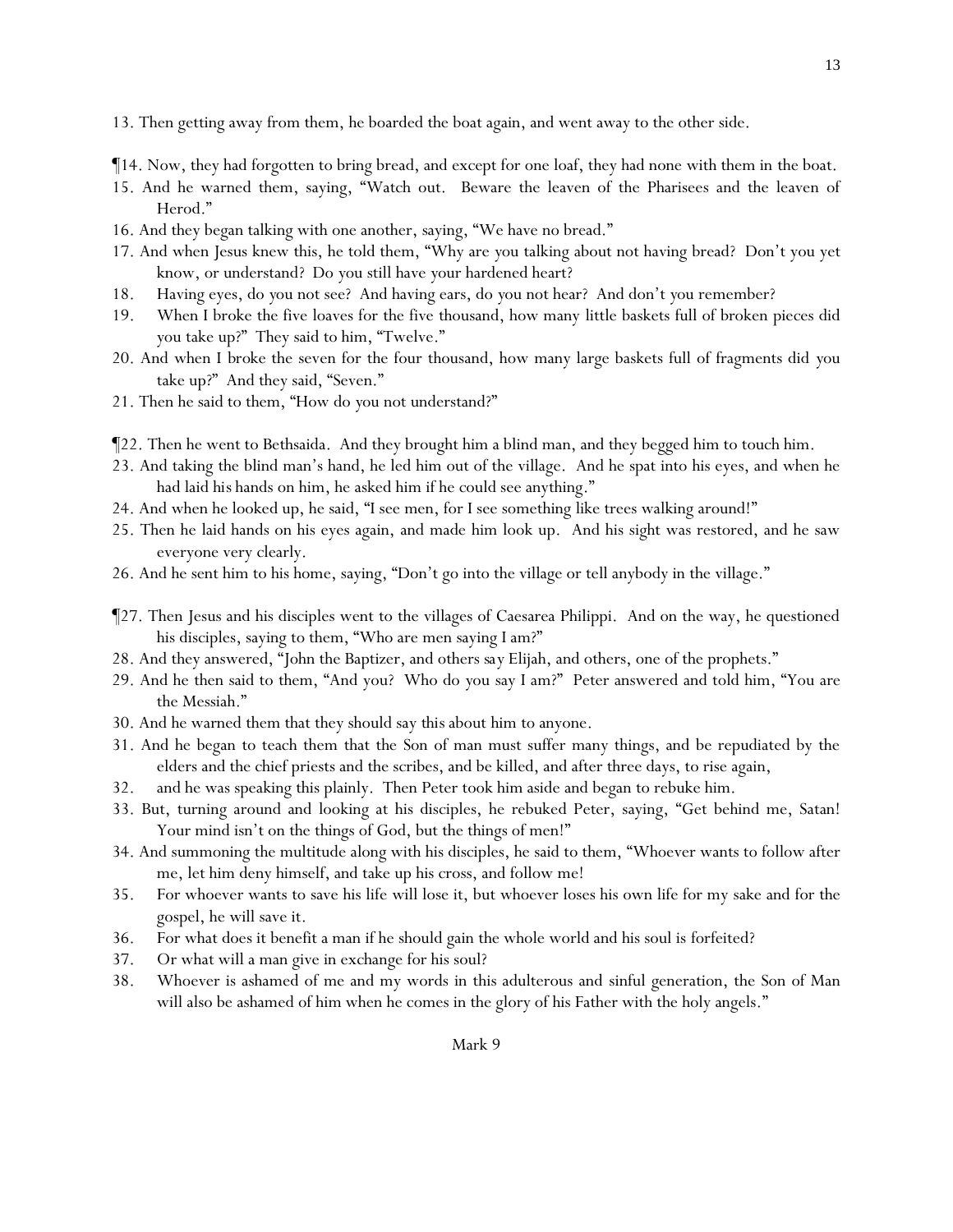- ¶1. And he said to them, "Truly, I tell *y*ou that some of those who stand here will not taste of death until they see the kingdom of God come with power."
- ¶2. And after six days, Jesus took Peter, and Jacobus, and John, and he led them up on a high mountain by themselves, alone. And he was transformed before them,
- 3. and his garments became radiant, bright white like snow, such as no launderer on earth can whiten.
- 4. And Elijah appeared to them, with Moses, and they were talking with Jesus.
- 5. And Peter answered and told Jesus, "Rabbi, it is good for us to be here, and we will make three tabernacles; you one, and Moses one, and Elijah one!"
- 6. (He did not know what he should say, for they were terrified.)
- 7. And then a cloud appeared, overshadowing them, and there came a voice from the cloud, "This is my beloved Son. Listen to him!"
- 8. And all of a sudden, when they looked around, they no longer saw anyone but Jesus, alone, with them.
- ¶9. Then, as they were coming down from the mountain, he charged them to inform no one about the things they had seen, except at such time as the Son of Man rises from the dead.
- 10. And so, they kept the matter to themselves, debating with one another what it means to "rise from the dead".
- 11. And they began to ask him, saying, "The scribes say that Elijah has to come first…"
- 12. He answered and said to them, "Elijah certainly comes first to restore all things. And yet, how is it written of the Son of man, that he should suffer many things and be treated with contempt?
- 13. Nevertheless, I tell *y*ou that Elijah has indeed come, and they did to him whatever they pleased, as it is written about him."
- ¶14. And when he had come to his disciples, he saw a large multitude around them, and scribes disputing with them.
- 15. And when they saw him, the whole crowd immediately became very excited, and running up, they began to greet him.
- 16. Then he asked the scribes, "What are *y*ou debating with them?"
- 17. And out of the crowd, one answered and said, "Teacher, I brought you my son who has a dumb spirit.
- 18. And wherever it seizes him, it throws him down, and he foams at the mouth, and gnashes his teeth, and gets stiff. And I asked your disciples to cast it out, but they couldn't."
- 19. Then he answered him, saying, "O faithless generation! How long shall I be with *y*ou? How long shall I put up with *y*ou? Bring him to me."
- 20. And they brought him to him. And when it saw him, the spirit immediately threw him into a convulsion, and he fell on the ground and began rolling about, foaming at the mouth.
- 21. And *Jesus* asked his father, "How long has this been happening to him?" And he said, "Since he was a child,
- 22. and it has often thrown him into fire and into water to destroy him. But if you can do something, help us! Have pity on us!"
- 23. Jesus said to him, "If you can believe, all things are possible to him who believes."
- 24. And immediately, the father of the child cried out with tears, "Sir, I believe! Help my unbelief!"
- 25. Then Jesus, when he saw that a multitude was running together toward *him*, rebuked the unclean spirit, saying to it, "Dumb and deaf spirit, I command you to come out of him, and enter into him no more!"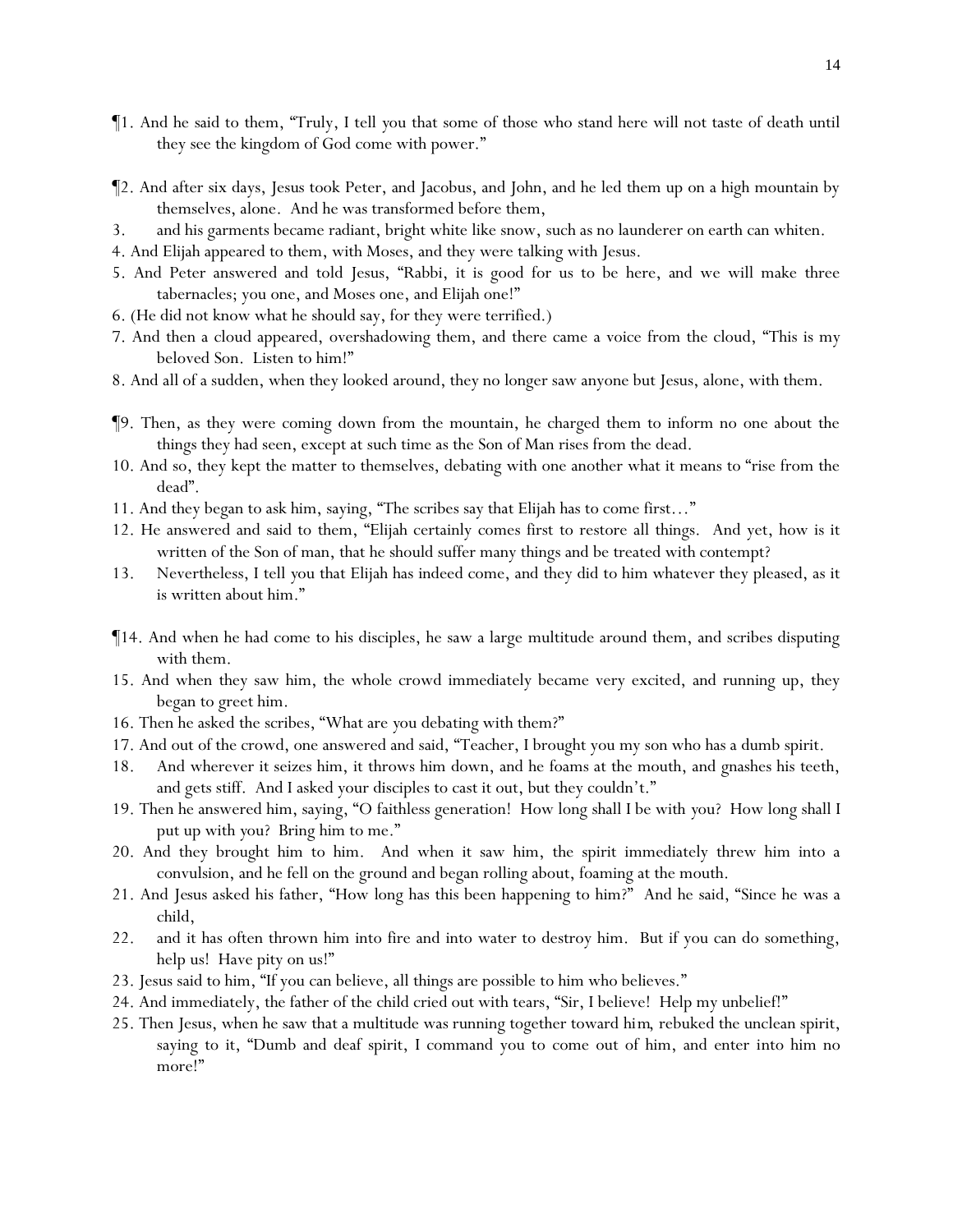- 26. And when it had cried out and convulsed him terribly, it came out, and he became so like a dead man that many said he was dead.
- 27. But Jesus took his hand and raised him up, and he stood up.
- 28. And after he went home, his disciples asked him privately, "How is it we couldn't cast it out?"
- 29. And he said to them, "This kind can come out by nothing except by prayer and fasting."
- ¶30. And they went out from there, traveling throughout Galilee, and he did not want anyone to know.
- 31. For he was teaching his disciples, and he kept on telling them, "The Son of man is *to be* betrayed into the hands of men, and they will kill him, but after he is killed, on the third day, he will rise again."
- 32. But they did not understand this saying, and they were afraid to question him.
- ¶33. And he went to Capernaum, and when he was home, he asked them, "What were *y*ou discussing among *y*ourselves on the way?"
- 34. But they stayed quiet, for on the way they had been arguing with one another about who was the greatest.
- 35. And so, after he sat down, he called the twelve, and he said to them, "If anyone wants to be first, he must become last of all, and a servant of all."
- 36. And when he had taken a little child, he stood it in their midst, and taking the child in his arms, he said to them,
- 37. "Whoever receives one of such children in my name, receives me, and whoever receives me doesn't receive me, but the One who sent me."
- ¶38. Then John answered him, saying, "Teacher, we saw someone casting out demons in your name who isn't following us, and we stopped him, since he's not following us."
- 39. But Jesus said, "Don't hinder him, for there's no one who will work a miracle in my name and then be able to quickly speak evil of me.
- 40. He who isn't against *y*ou is for *y*ou.
- 41. Whoever gives *y*ou a cup of water to drink in my name because *y*ou belong to *the* Messiah, I tell *y*ou truly, he will by no means lose his reward.
- 42. And as for whosoever offends one of the little ones who believe in me, it is good rather for him if a stone from a mill is placed around his neck and he be cast into the sea.
- 43. And if your hand should offend you, cut it off ! It's better for you to enter into life maimed than with two hands to go into Gehenna, into the unquenchable fire,
- 44. where their worm does not die, and the fire is not quenched.
- 45. And if your foot should offend you, cut it off ! It's better for you to enter into life crippled than with two feet to be cast into Gehenna, into the unquenchable fire,
- 46. where their worm does not die, and the fire is not quenched.
- 47. And if your eye should offend you, pluck it out! It's better for you to enter into the kingdom of God with one eye than with two eyes to be cast into fiery Gehenna,
- 48. where their worm does not die, and the fire is not quenched.
- 49. Everybody will be salted with fire, and every sacrifice will be seasoned with salt.
- 50. Salt is good, but if the salt loses its saltiness, with what will *y*ou season it? Have salt in *y*ourselves, and be at peace with one another."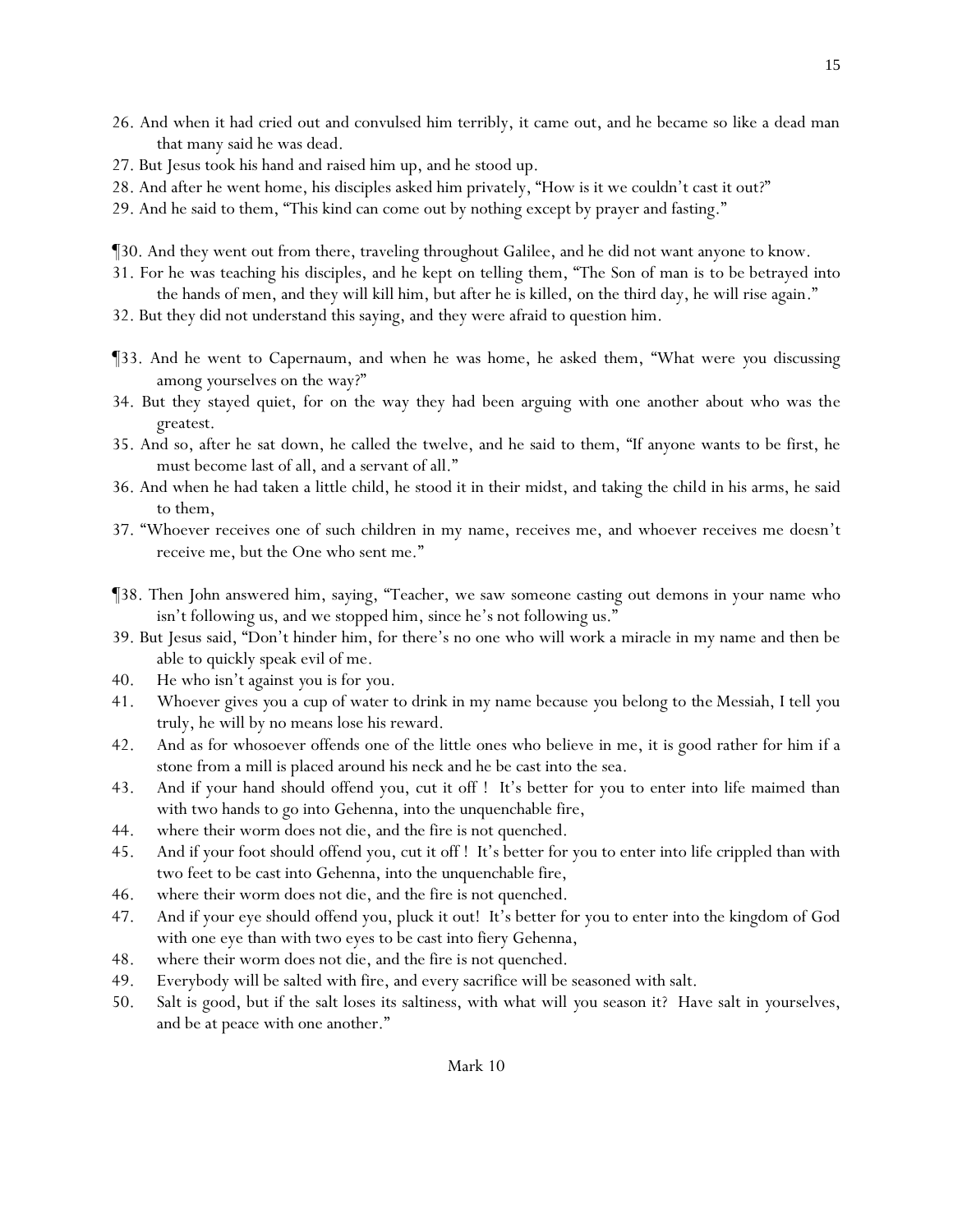- ¶1. And from there, he got up and went into the borders of Judea, by way of the other side of Jordan. And again, multitudes flocked to him; and again, as was his custom, he began to teach them.
- 2. And Pharisees, coming up to *him*, asked him if it was lawful for a husband to divorce a wife, tempting him.
- 3. But he answered and said to them, "What did Moses command *y*ou?"
- 4. Then they replied, "Moses allowed for *a man* to write a certificate of separation, and to divorce."
- 5. And Jesus answered and told them, "He wrote that commandment for *y*ou because of the hardness of *y*our heart,
- 6. but from the beginning of creation, God made them male and female.
- 7. 'For this reason shall a man forsake his father and mother, and be joined to his wife
- 8. and they two shall be one body.' Therefore, they are no longer two, but one body.
- 9. So then, what God has joined together, let not man separate."
- 10. And when *he was* at home again, his disciples asked him about this.
- 11. And he said to them, "Whoever divorces his wife and marries another woman is committing adultery against her,
- 12. and if a woman divorces her husband and marries another man, she is committing adultery."
- ¶13. And they were bringing little children to him so that he might touch them, but his disciples began to rebuke those who brought them.
- 14. Then when Jesus saw *that*, he became indignant, and he said to them, "*Y*ou let the children come to me! Don't stop them, for of such is the kingdom of God!
- 15. Truly, I tell *y*ou, whoever does not receive the kingdom of God as a little child will never enter into it."
- 16. And when he had taken them up in his arms and laid hands on them, he began blessing them.
- ¶17. And as he was going out to *the* road, one ran up to him and fell on his knees, asking him, "Good teacher, what shall I do, that I might inherit eternal life?"
- 18. But Jesus said to him, "Why do you call me good? No one is good except One, *that is*, God.
- 19. You know the commandments: Do not commit adultery; Do not murder; Do not steal; Do not bear false witness; Do not defraud; Honor your father and mother."
- 20. Then he answered and said to him, "Teacher, I have kept all these things from my youth."
- 21. Then Jesus, looking intently at him, loved him, and he said to him, "There is one thing lacking in you. Go your way, sell whatever you have and give to the poor, and you will have treasure in heaven; and then, when you have taken up the cross, come, follow me."
- 22. But he was appalled at this statement, and he went away feeling heavy, for he had many possessions.
- ¶23. Then looking around, Jesus told his disciples, "How hard it is for those who have riches to enter into the kingdom of God!"
- 24. And the disciples were astonished at his words. Then Jesus again answered and said to them, "Children, how hard it is for those who trust in riches to enter the kingdom of God.
- 25. It is easier for a camel to enter into the eye of a needle than for a rich man to enter into the kingdom of God."
- 26. Then they became even more astounded, saying to each other, "Who, then, can be saved?"
- 27. And with an intense look, Jesus told them, "With men, *it is* impossible, but not with God, for all things are possible with God."
- 28. Peter began to tell him, "Behold, we've left everything and followed you!"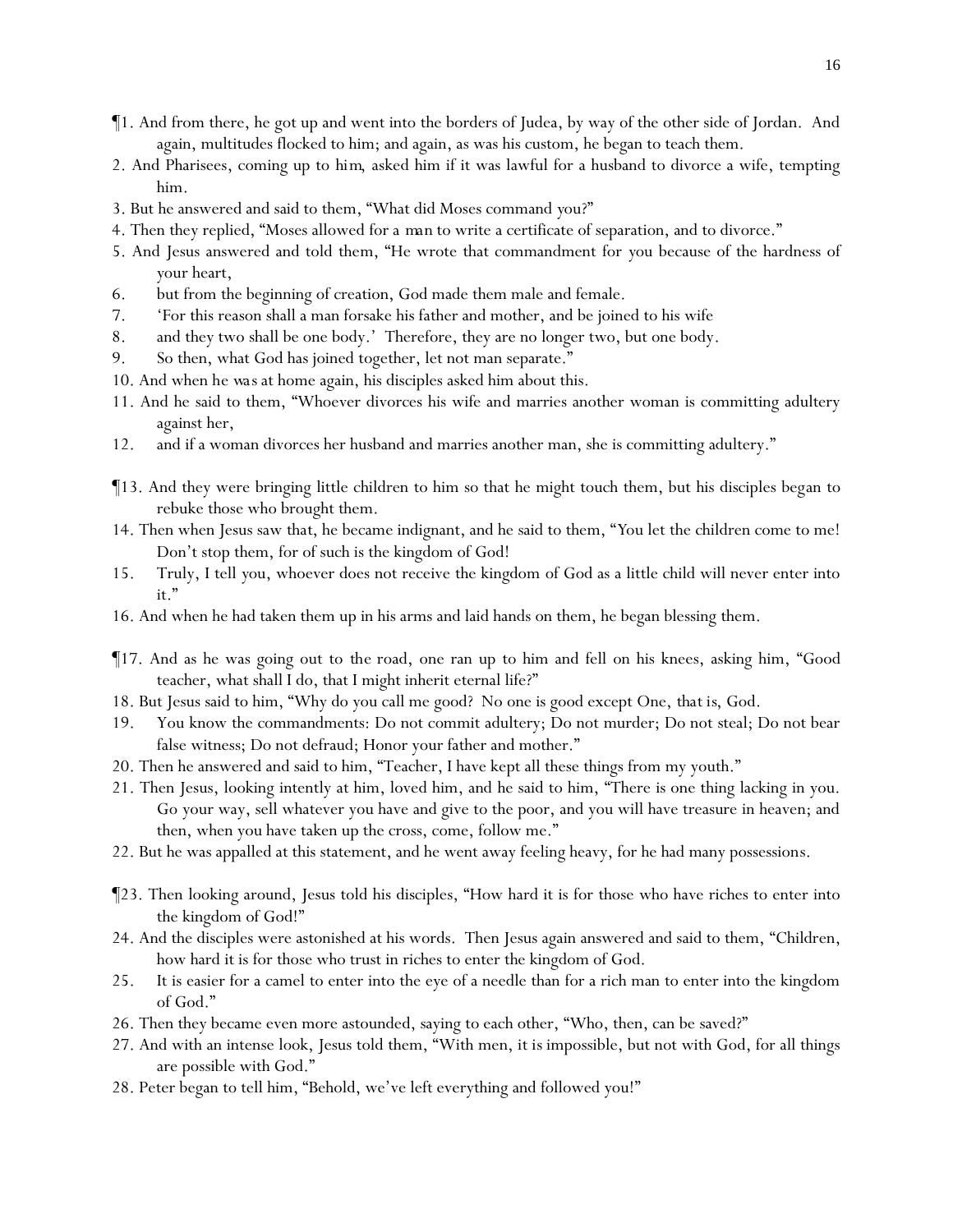- 29. Jesus answered and said, "Truly, I tell *y*ou, there is no one who has left home, or brothers, or sisters, or father, or mother, or wife, or children, or lands for my sake and for the sake of the gospel,
- 30. but that he will receive a hundredfold now, in this time, houses, and brothers, and sisters, and mothers, and children, and lands – with persecutions – and in the world that is coming, eternal life.
- 31. Many who are first shall be last, and the last, first."
- ¶32. Then they were on the road, going up to Jerusalem, and Jesus was going on ahead of them, and they marveled, and were afraid as they followed. And taking the twelve aside again, he began to tell them what was going to happen to him:
- 33. "Behold, we're going up to Jerusalem, and the Son of man will be betrayed to the chief priests and scribes, and they'll condemn him to death and turn him over to the Gentiles.
- 34. And they'll mock him, and scourge him, spit on him, and kill him, and on the third day, he'll rise again."
- ¶35. And Jacobus and John, the sons of Zebedee, came to him, saying, "Teacher, we want you to do for us what we ask."
- 36. He said to them, "What do *y*ou want me to do for *y*ou?"
- 37. They told him, "Let us sit, one on your right hand and one on your left, in your glory."
- 38. But Jesus said to them, "*Y*ou don't know what *y*ou're asking. Are *y*ou able to drink the cup that I drink, and be baptized with the baptism that I'm baptized with? "
- 39. Then they told him, "We are able!" And Jesus told them, "*Y*ou will surely drink the cup that I drink, and *y*ou will be baptized with the baptism that I'm baptized with,
- 40. but to sit on my right or left isn't mine to give; *it's* for those for whom it is prepared."
- 41. And when the ten heard *this*, they started to be indignant with Jacobus and John,
- 42. but Jesus called them near and told them, "*Y*ou know that those regarded as rulers among the Gentiles lord it over them, and their great men bear heavy rule over them.
- 43. It is not to be that way among *y*ou; on the contrary, whoever would be great among *y*ou shall be *y*our servant,
- 44. and whoever of *y*ou wants to be first will be a slave to all,
- 45. for even the Son of man didn't come to be served, but to serve, and to give his life as a ransom for many."
- ¶46. And they came to Jericho, and as he was leaving Jericho, along with his disciples and a sizable crowd, a son of Timaeus (Bar-Timaeus the Blind) was sitting by the road, begging.
- 47. And when he heard that it was Jesus the Nazarene, he began to cry out and say, "O Son of David! Jesus! Have mercy on me!"
- 48. And many began rebuking him, to make him quiet, but he cried out all the more, "Son of David! Have mercy on me!"
- 49. Then Jesus stopped and said for him to be called. And so, they called the blind man, saying to him, "Cheer up! Get up! He's calling for you."
- 50. Then he threw off his garment, stood up, and came to Jesus.
- 51. And Jesus answered and said to him, "What do you want me to do for you?" And the blind man told him, "Rabbi, that I might see again."
- 52. Then Jesus said to him, "Go your way! Your faith has made you whole." And immediately, he received sight, and began following Jesus on the road.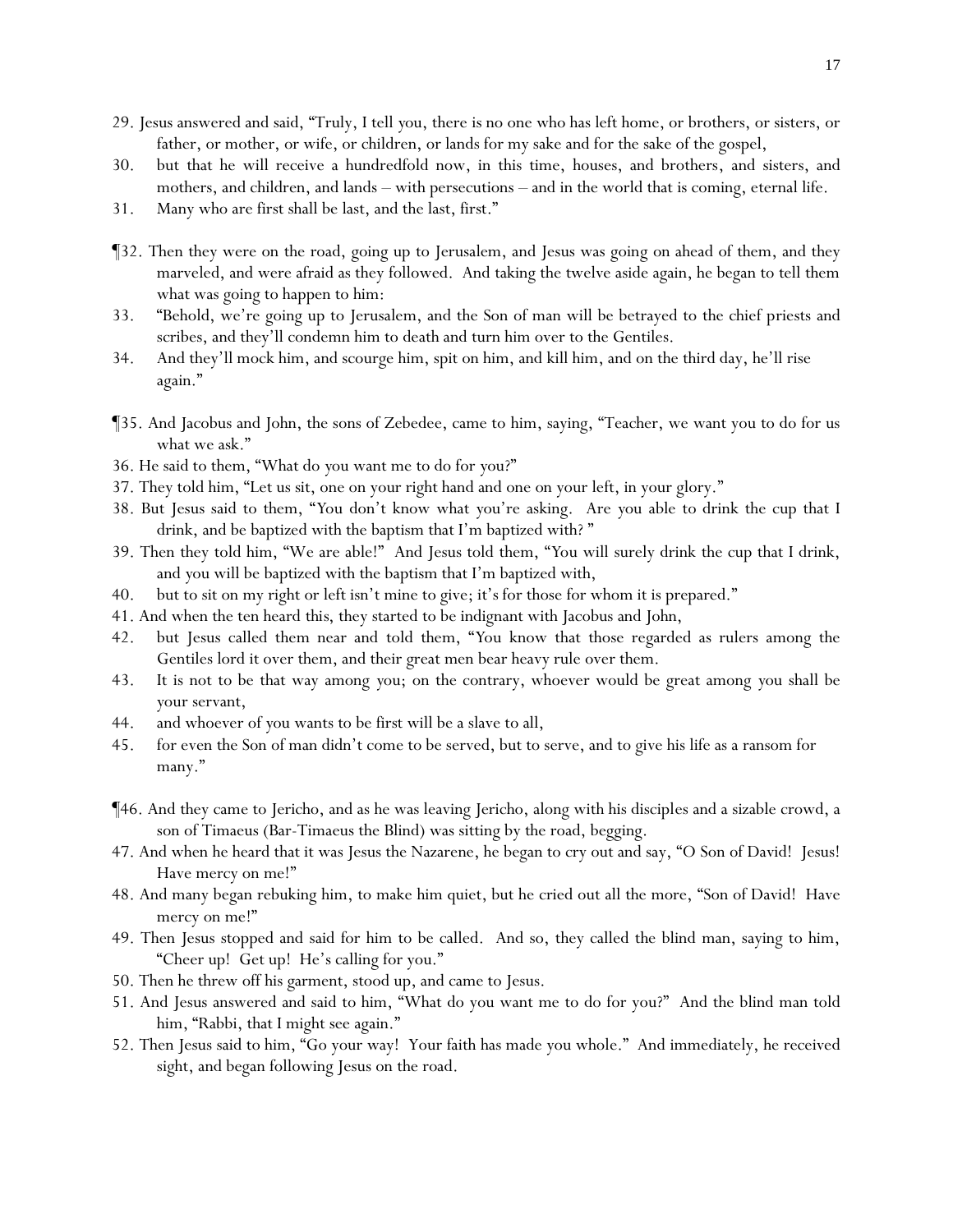- ¶1. And when they were drawing near to Jerusalem, to Bethsphage and Bethany, at the Mount of Olives, he sent two of his disciples,
- 2. and told them, "Go on to the village that's ahead of *y*ou, and immediately when *y*ou go into it, *y*ou'll find a colt tied, on which no man has sat. Untie him, and bring *him to me*.
- 3. And if anyone says to *y*ou, 'Why are *y*ou doing this?', tell *him*, 'The Master has need of him.' And immediately, he will send him here."
- 4. So they went away, and outside in the street, they found a colt tied by a door, and they untied him.
- 5. And some of those standing there were saying to them, "What are *y*ou doing, untying the colt?"
- 6. They answered them just as Jesus had commanded, and they gave them permission.
- 7. Then they brought the colt to Jesus, and they put their garments on him, and he sat upon him.
- 8. And many strewed their garments on the road, but others began cutting leafy branches off the trees and spreading them on the road.
- 9. And those who were going before him, and those following, kept on crying out, saying, "Hosannah! Blessed is he who comes in the name of the LORD!
- 10. Blessed is the kingdom of our father David that is coming in the name of the LORD! Hosannah in the highest!"
- ¶11. And Jesus entered Jerusalem, and *went* to the temple. And when he had looked all around, it already being evening, he went out to Bethany with the twelve.
- ¶12. And the next day, as they came from Bethany, he grew hungry.
- 13. And seeing in the distance a fig tree with leaves, he went *to it*, if perhaps he might find something on it. But when he had gone to it, he found nothing but leaves, for it was not time for figs.
- 14. And Jesus answered and said to it, "May no one ever eat fruit from you again!" And his disciples were listening.
- ¶15. And they went into Jerusalem, and when Jesus had gone into the temple, he began to cast out those who were buying and selling in the temple, and he overturned the tables of the moneychangers and the seats of those selling doves,
- 16. and he would not let anyone carry a thing through the temple.
- 17. And he began teaching them, saying, "Isn't it written, 'My house shall be called a house of prayer for all nations, but *y*ou have made it a den of thieves'?"
- 18. And the scribes and chief priests heard him, and they continued looking for a way to destroy him, but they were afraid of him because all the multitude were astonished at his teaching.
- ¶19. And when it was evening, he departed out the city.
- ¶20. And early in the morning, as they passed by, they saw the fig tree was withered from the roots.
- 21. And Peter remembered and said to him, "Rabbi, look! The fig tree that you cursed is dried up!"
- 22. And Jesus answered and said to them, "Have faith in God.
- 23. For truly, I tell *y*ou that whoever says to this mountain, 'Be lifted up and cast into the sea,' and does not doubt in his heart, but believes that what he says will happen, then whatever he says will be his.
- 24. That is why I say to *y*ou that all things whatsoever *y*ou might ask when praying, believe that *y*ou receive them, and they will be *y*ours.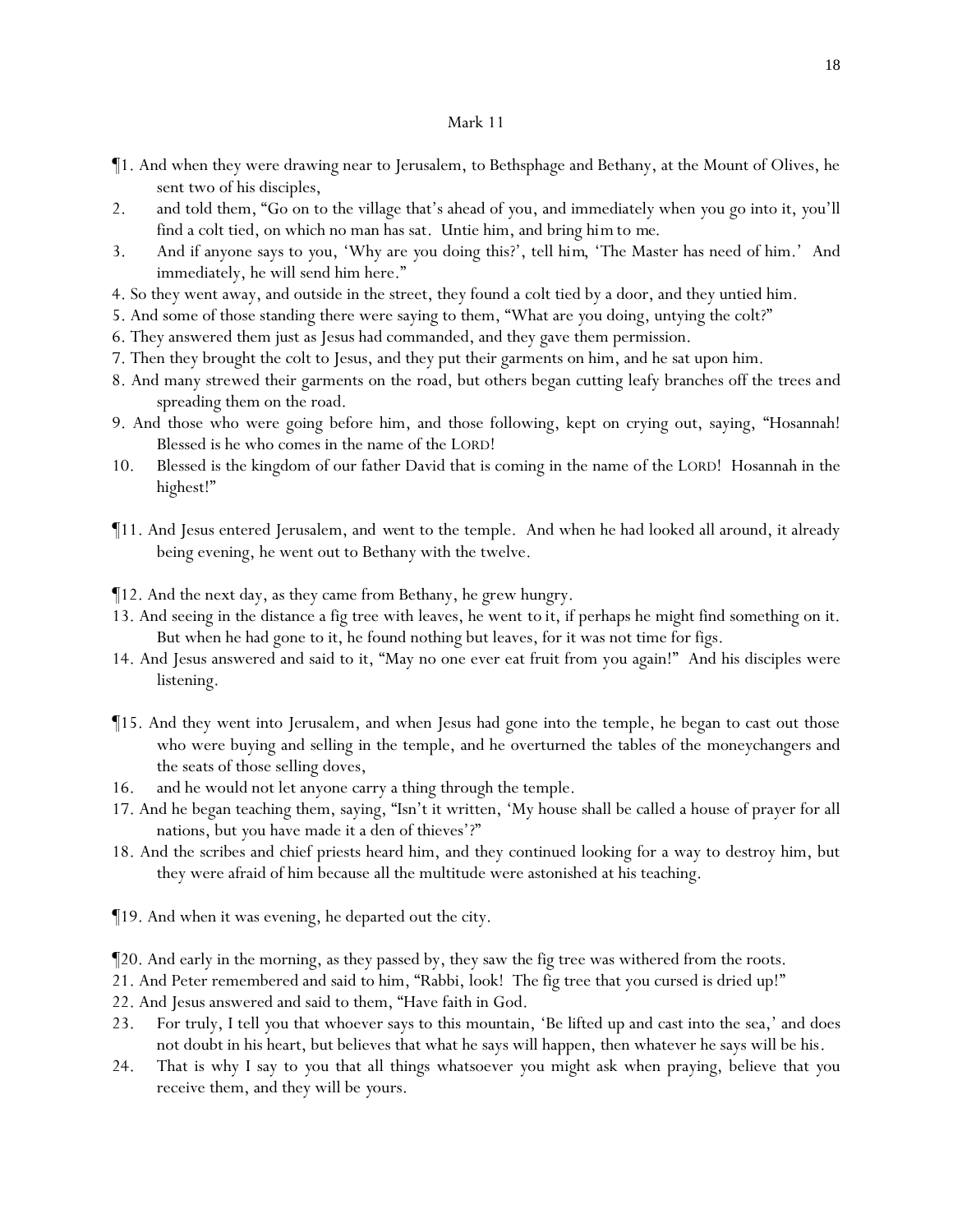- 25. And when *y*ou stand, praying, forgive, if *y*ou have anything against anyone, so that *y*our Father who is in heaven might forgive *y*ou for *y*our trespasses.
- 26. But if *y*ou do not forgive, neither will *y*our Father who is in heaven forgive *y*our trespasses."
- ¶27. And they went again into Jerusalem, and as he walked about in the temple, the chief priests, and the scribes, and the elders came to him,
- 28. and they said to him, "By what authority do you do these things? And who gave you this authority to do these things?"
- 29. Jesus answered and told them, "I will also ask of *y*ou one thing, and *y*ou answer me, and then I'll tell *y*ou by what authority I do these things.
- 30. The baptism of John was it from heaven or from men? Answer me!"
- 31. And they began reasoning with each other, saying, "If we say 'from heaven', he will say, 'Why, then, didn't *y*ou believe him?'
- 32. On the other hand, if we say 'from men' " they were afraid of the people, for everyone held of John that he truly was a prophet.
- 33. And so, answering, they told Jesus, "We do not know." And Jesus answered and told them, "Neither do I tell *y*ou by what authority I do these things."

- ¶1. And he began to speak to them in parables: "A man planted a vineyard, and he made a hedged all around, and dug a wine trough, and built a watchtower, and leased it to vine-dressers, and then went on a journey.
- 2. And he dispatched a servant to the tenants in due season, so that he might receive from the tenants some of the fruit of the vineyard.
- 3. But they seized him, and beat him, and sent him away him empty-handed.
- 4. And again, he sent another servant to them, and they threw stones at that one, wounding him in the head, and they sent him away, shamefully treated.
- 5. And again he sent another, and they killed that one. And *he sent* many others; some they beat, and some they killed.
- 6. So, yet having an only son, dear to him, he at last sent him also to them, saying, 'They will respect my son.'
- 7. But those vine-dressers said to each other, 'This is the heir. Come on! Let's kill him, and the inheritance will be ours.'
- 8. And they seized him, and killed him, and cast him out of the vineyard.
- 9. So now, what will the owner of the vineyard do? He will come and destroy the tenants give the vineyard to others.
- 10. Have *y*ou not even read this scripture? 'The stone that the builders rejected, the same has become the head of the corner.
- 11. This is from the LORD, and it is astonishing in our eyes.' "
- 12. And they were wanting to arrest him, for they knew that he spoke the parable against them, but they were afraid of the multitude, and so they left him and went away.
- ¶13. And they sent some of the Pharisees and Herodians against him, to entrap him in conversation.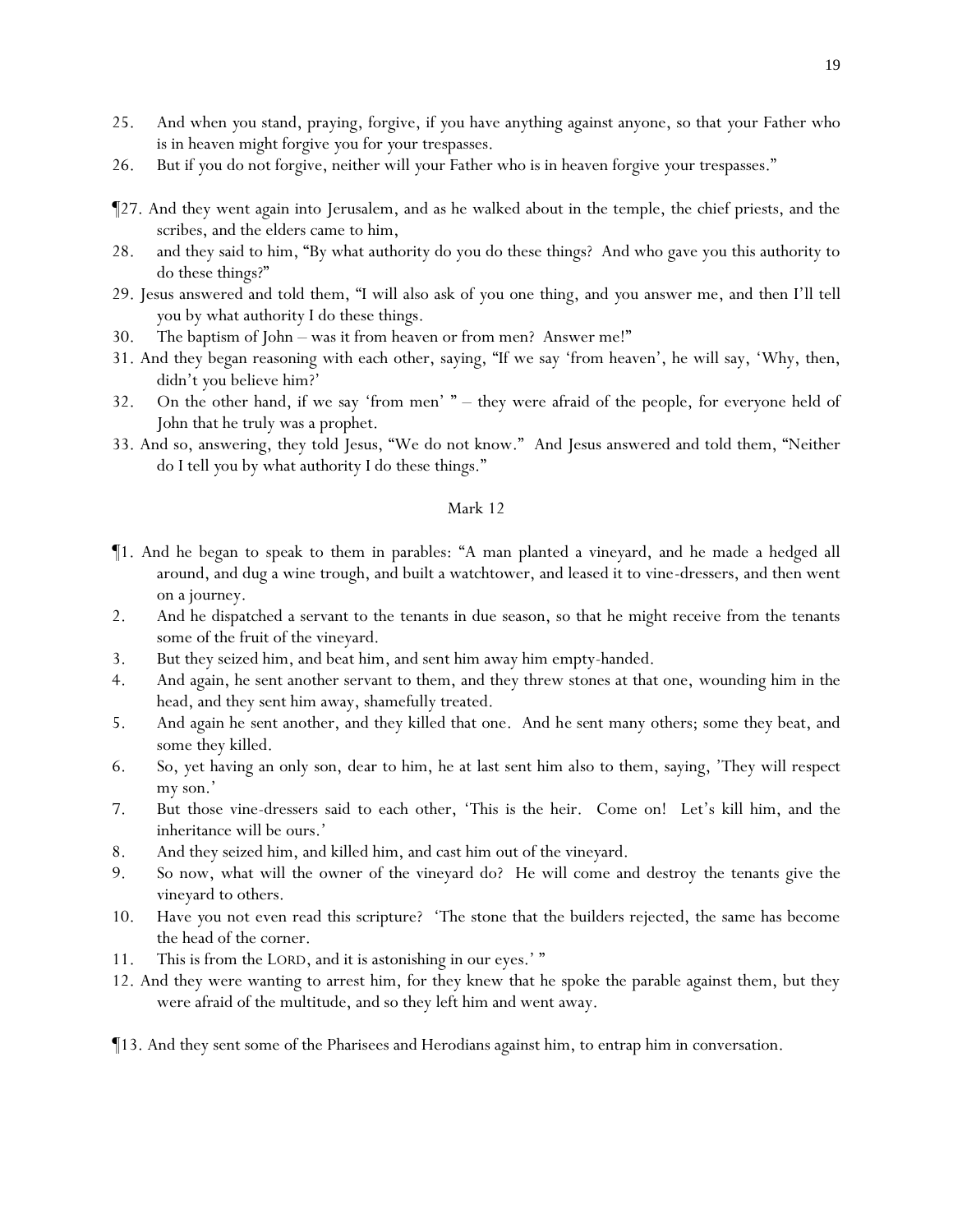- 14. Then those who came said to him, "Teacher, we know that you are true, and are partial to no one, for you do not regard the status of men, but truly teach the way of God. Is it lawful to pay tax to Caesar, or not?
- 15. Should we pay, or should we not pay?" But he, discerning their hypocrisy, said to them, "Why are *y*ou testing me? Bring me a denarius so I can see it."
- 16. So, they brought *one*. And he said to them, "Whose image and inscription is this?" They said to him, "Caesar's."
- 17. Jesus answered and said to them, "Render to Caesar the things that are Caesar's, and to God the things that are God's." And they were dumbfounded at him.

¶18. And Sadducees, which say there is no resurrection, came to him and put a question to him, saying,

- 19. "Teacher, Moses wrote for us that if someone's brother dies and leaves behind a wife, but leaves no children, then his brother should take his wife and should raise seed up for his brother.
- 20. There were seven brothers, and the first took a wife, and when he died, he left no offspring.
- 21. And then the second took her, and he died and left no offspring either, and the third likewise.
- 22. And the seven took her, and left no seed. Last of all, the woman died, too.
- 23. In the resurrection, when they are resurrected, which one's wife will she be? For seven had her as wife."
- 24. And Jesus answered and said to them, "Aren't *y*ou deceived, knowing neither the scriptures nor the power of God?
- 25. When people rise from the dead, they neither marry nor are given in marriage, but they are like the angels in heaven.
- 26. But concerning the dead, that they are raised, haven't *y*ou read in the book of Moses how that God spoke to him at the bush and said, 'I *am* the God of Abraham, and the God of Isaac, and the God of Jacob'?
- 27. He is not the God of the dead, but God of the living. So then, *y*ou are badly deceived."
- ¶28. And when one of the scribes drew near and heard them reasoning together, seeing that he answered them well, he put a question to him: "What is the first commandment of all?"
- 29. Jesus answered him, "The first of all the commandments is, 'Hear, O Israel! The LORD is our God. The LORD is the only one!<sup>2</sup>
- 30. And you shall love LORD your God with all of your heart, and with all of your soul, and all of your mind, and with all of your strength.' This is the first commandment.
- 31. And the second is like it: 'You shall love your neighbor as yourself.' There is no other commandment greater than these."
- 32. And the scribe said to him, "Well said, Teacher! You have spoken truthfully, for there is one *God*, and there is no other but He,
- 33. and to love Him with all the heart, and with all the understanding, and with all the soul, and with all the strength, and to love a neighbor as oneself, is more than all whole burnt offerings and sacrifices."
- 34. And when Jesus saw that he had answered with discretion, he said to him, "You are not far from the kingdom of God." And no one any longer dared to put a question to him.
- ¶35. And then Jesus answered and said as he taught in the temple, "How is it that the scribes say that the Messiah is David's son?

<sup>2</sup> The Hebrew of Deuteronomy 6:4, which Jesus is quoting here, is translated, "Hear, Israel! Jehovah *is* our God; Jehovah alone."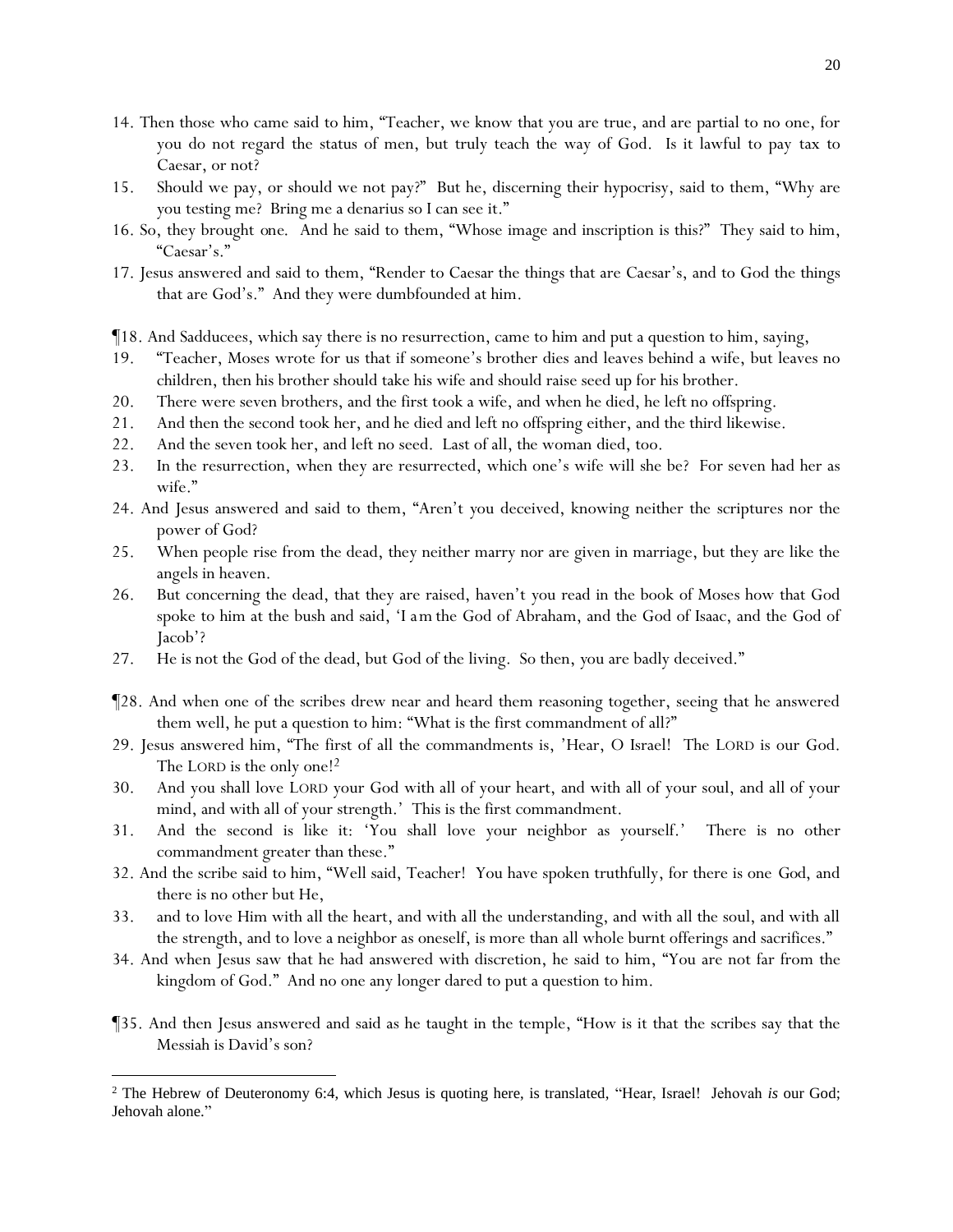- 36. For by the holy Spirit, David himself said, 'The LORD said to my Lord, "Sit at my right hand until I make your enemies your footstool." '
- 37. Now then, David himself declares him 'Lord'; so, how is it that he is his son?" And the large crowd were gladly listening to him.
- ¶38. And as he was teaching, he said to them, "Watch out for the scribes, who like to walk around in long robes, and salutations in the marketplaces,
- 39. and seats of honor in the synagogues, and places of honor at dinners,
- 40. who devour widows' houses, and for show, make long prayers! These men shall receive greater damnation."
- ¶41. And when Jesus had sat down across from the offering-box, he kept watching how the people cast money into the offering-box. And many rich men cast in much.
- 42. And when one poor widow came, she cast in two lepta<sup>3</sup> (which equals a quadrans<sup>4</sup>).
- 43. And when he had called his disciples to him, he told them, "Truly, I tell *y*ou that this poor widow has cast in more than all of them who are casting into the offering-box,
- 44. for they all cast *into the offering-box* from the surplus they have, but she, out of her poverty, has cast in everything, as much as she had for herself to live on."

- ¶1. And as he was going out of the temple, one of his disciples said to him, "Teacher, look! Such wonderful stones and wonderful buildings!"
- 2. And Jesus answered and said to him, "Do you see these great buildings? There shall not be one stone left upon another that is not torn down."
- ¶3. And as he sat on the Mount of Olives opposite the temple, Peter, and Jacobus, and John, and Andrew asked him privately,
- 4. "Tell us, when will these things happen? And what will be the sign that all these things are about to be fulfilled?"
- 5. Then Jesus answered and began to tell them, "Take heed, lest someone deceive *y*ou.
- 6. For many will come, using my name, saying that I am *the Messiah*, <sup>5</sup> and they'll deceive many.
- 7. And when *y*ou hear of wars and rumors of wars, do not become alarmed, for *these things* must take place, but the end *is* not yet.
- 8. For nation will rise up against nation, and kingdom against kingdom, and there will be earthquakes in various places, and there will be famines and uprisings. These are the beginnings of sorrows.
- ¶9. "But take heed to *y*ourselves, for they'll hand you over to courts, and *y*ou'll be beaten in synagogues, and *y*ou'll be made to stand before governors and kings because of me, as a testimony to them.
- 10. But first, the gospel must be preached to all nations.

<sup>&</sup>lt;sup>3</sup> A *lepta* was the smallest Roman copper coin, worth less than half a cent.

<sup>4</sup> A *quadrans* was a Roman coin worth one-quarter of an *as*. For perspective, it took thirty-two *asses* to pay a barber for his services.

<sup>5</sup> Or, "saying, 'I am *the Messiah*.'"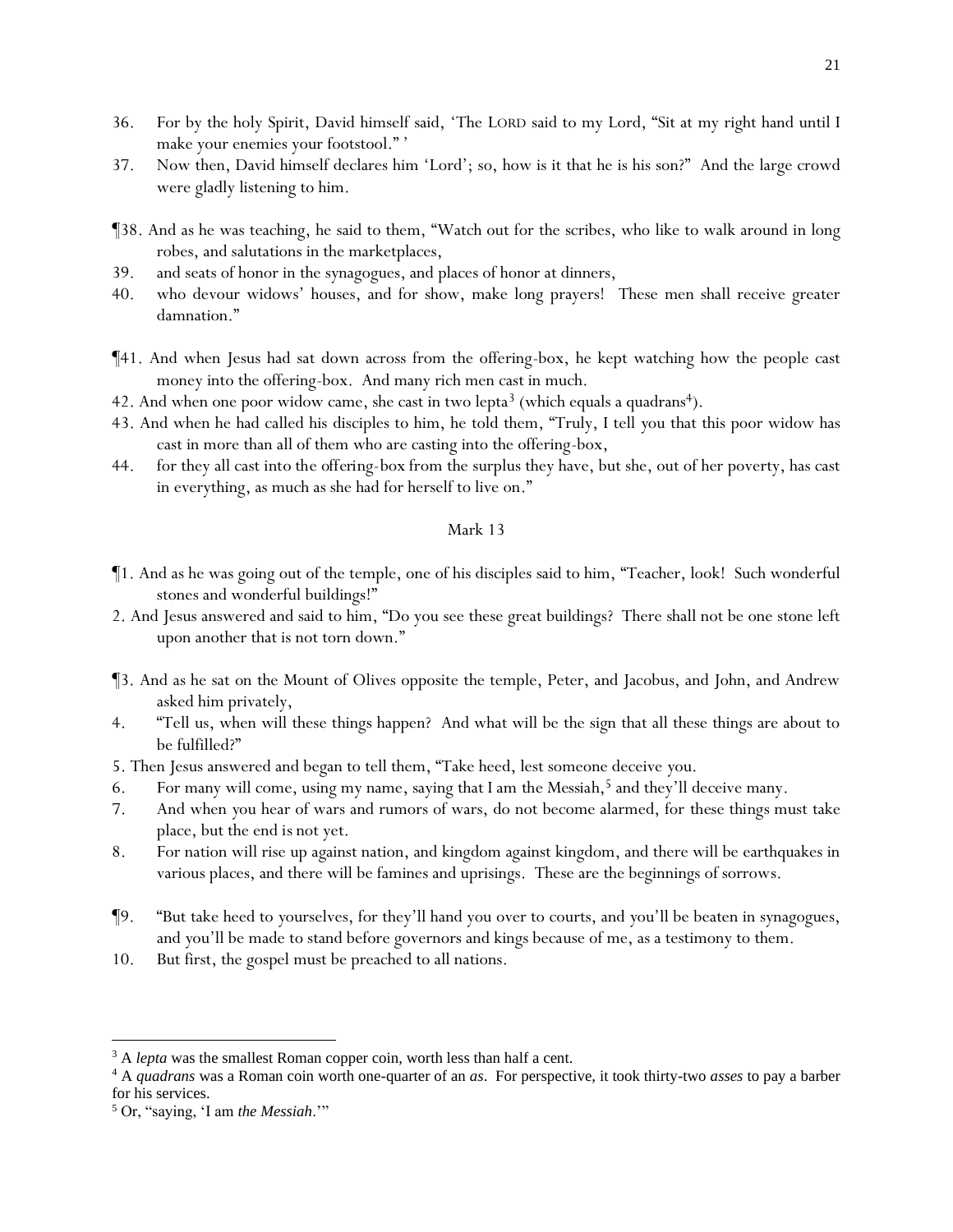- 11. And when they lead *y*ou away and hand *y*ou over, don't worry about what *y*ou should say, nor even think about *it*, but whatever is given *y*ou in that hour, say that, for it's not *y*ou who speaks, but the holy Spirit.
- 12. Brother will betray brother to death, and *the* father, *his* child, and children will rise up against parents and will kill them,
- 13. and *y*ou'll be hated by all men because of my name. But he who endures to the end, the same will be saved.
- ¶14. "Now, when *y*ou see the abomination of desolation that was spoken of by Daniel the prophet standing where it ought not, (let him who is reading understand), then let those in Judea flee for the mountains,
- 15. and let not him who is on the housetop come down into the house, nor go in to take anything out of his house,
- 16. and let not him who is out in the field turn back for the things *left* behind, to take his garment.
- 17. And woe to the women who are with child, and those who are nursing in those days!
- 18. And pray that *y*our flight be not in winter.
- 19. For those days will be a tribulation; suchlike has not been from the beginning of the creation which God created until now, and never will be.
- 20. And except the LORD shorten those days, no flesh will be saved; however, for the sake of the elect whom He has chosen, He will shorten the days.
- 21. And if anyone at that time tells *y*ou, 'Behold, here is the Messiah!' or 'Behold, there!' don't believe *him.*
- 22. For false Messiahs and false prophets will rise, and they'll perform signs and wonders to lead astray, if *it were* possible, even the elect.
- 23. Now, *y*ou take heed to *y*ourselves. Behold, I have told *y*ou all things ahead of time.
- ¶24. "But in those days, after that tribulation, the sun will be darkened, and the moon will not give its light,
- 25. and the stars of heaven will be falling down, and the powers that are in the heavens will be shaken.
- 26. And then they will see the Son of man, coming on clouds with great power and glory.
- 27. And then he'll send his angels, and he'll gather his elect from the four winds, from the extremity of earth to the extremity of heaven.
- ¶28. "Now, learn a parable from the fig tree. As soon as its branch becomes tender, and it puts forth leaves, *y*ou know that summer is near.
- 29. Likewise, *y*ou also, when *y*ou see these things taking place, know that it is near, *even* at *the* gates.
- 30. Truly, I tell *y*ou that this generation will not pass away till all these things take place.
- 31. Heaven shall pass away, and the earth, but my words shall never pass away.
- 32. But of that day or hour, no one except the Father knows, not even the angels who are in heaven, nor even the Son.
- 33. Take heed; stay alert and pray, for *y*ou don't know when the time is.
- 34. *The Son of man* is like a man away on a journey, who left his home and gave his servants authority, and to each his work, and he commanded the doorkeeper to watch.
- 35. Watch, then, for *y*ou don't know when the Master of the house is coming, whether at evening, or at midnight, or at the cock-crowing, or in the morning,
- 36. lest, coming suddenly, he find *y*ou sleeping.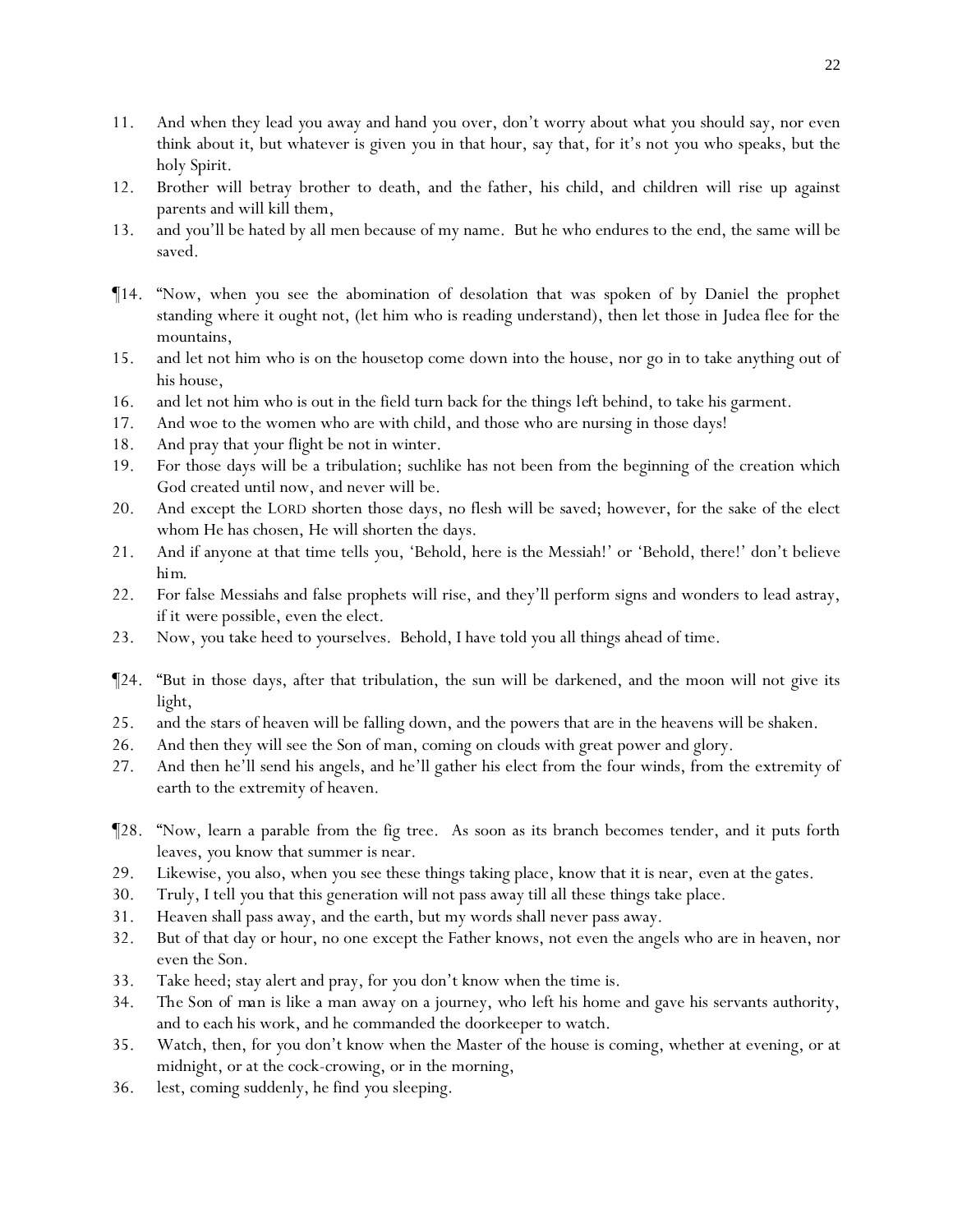37. What I say to *y*ou, I say to all: 'Watch!' "

- ¶1. Now, the Passover and the *Feast of* Unleavened Bread were two days away, and the chief priests and the scribes were seeking how to take him with guile, that they might kill *him*,
- 2. but they said, "Not during the feast, lest there is an uproar of the people."
- ¶3. And while he was in Bethany, reclining for a meal in the house of Simon the leper, there came a woman with an alabaster bottle of expensive perfume of pure spikenard. And when she broke open the bottle, she poured some of it on his head.
- 4. But some were indignant and started saying to one another, "Why has she made this waste of perfume?
- 5. It might have been sold for more than three hundred denarii and given to the poor!" And they began to scold her.
- 6. But Jesus said, "Leave her alone! Why do *y*ou trouble her? She's done a good work on me.
- 7. *Y*ou always have the poor with *y*ou, and whenever *y*ou wish, *y*ou can do them good, but *y*ou don't always have me.
- 8. She's done what she could; she's come ahead of time to anoint my body for the burial.
- 9. Truly, I tell *y*ou, wherever this gospel is preached in the whole world, what she's done will also be spoken of, in memory of her."
- ¶10. And then Judas the Iscariot, one of the twelve, went away to the chief priests in order to betray him to them.
- 11. They were glad when they heard *him*, and they promised to give him money. And he started looking for a way to betray him at an opportune time.
- ¶12. And on the first day of Unleavened Bread, when they sacrificed the Passover, his disciples said to him, "Where do you want us to go prepare, that you may eat the Passover?"
- 13. And he sent two of his disciples and told them, "Go into the city, and a man carrying a pitcher of water will come toward *y*ou. Follow him,
- 14. and wherever he goes in, say to the owner, 'The Teacher says, "Where is the guest room where I may eat the Passover with my disciples?" '
- 15. And he will show *y*ou a large upper room, furnished and ready. Make preparations for us there."
- 16. And so, his disciples went out, and they came to the city, and they found it just as he told them, and they made ready the Passover.
- ¶17. And when it was evening, he came with the twelve.
- 18. And as they reclined and were eating, Jesus said, "Truly, I tell *y*ou that one of *y*ou who is eating with me will betray me."
- 19. And they began to be sad and to say to him, one by one, "It's not me, is it?" And then another, "It's not me, is it?"
- 20. He answered and said to them, "*It is* one of the twelve, one who is dipping with me in the bowl.
- 21. The Son of man is going away, just as it is written of him, but woe to that man by whom the Son of man is betrayed!It were good for him if that man had not been born."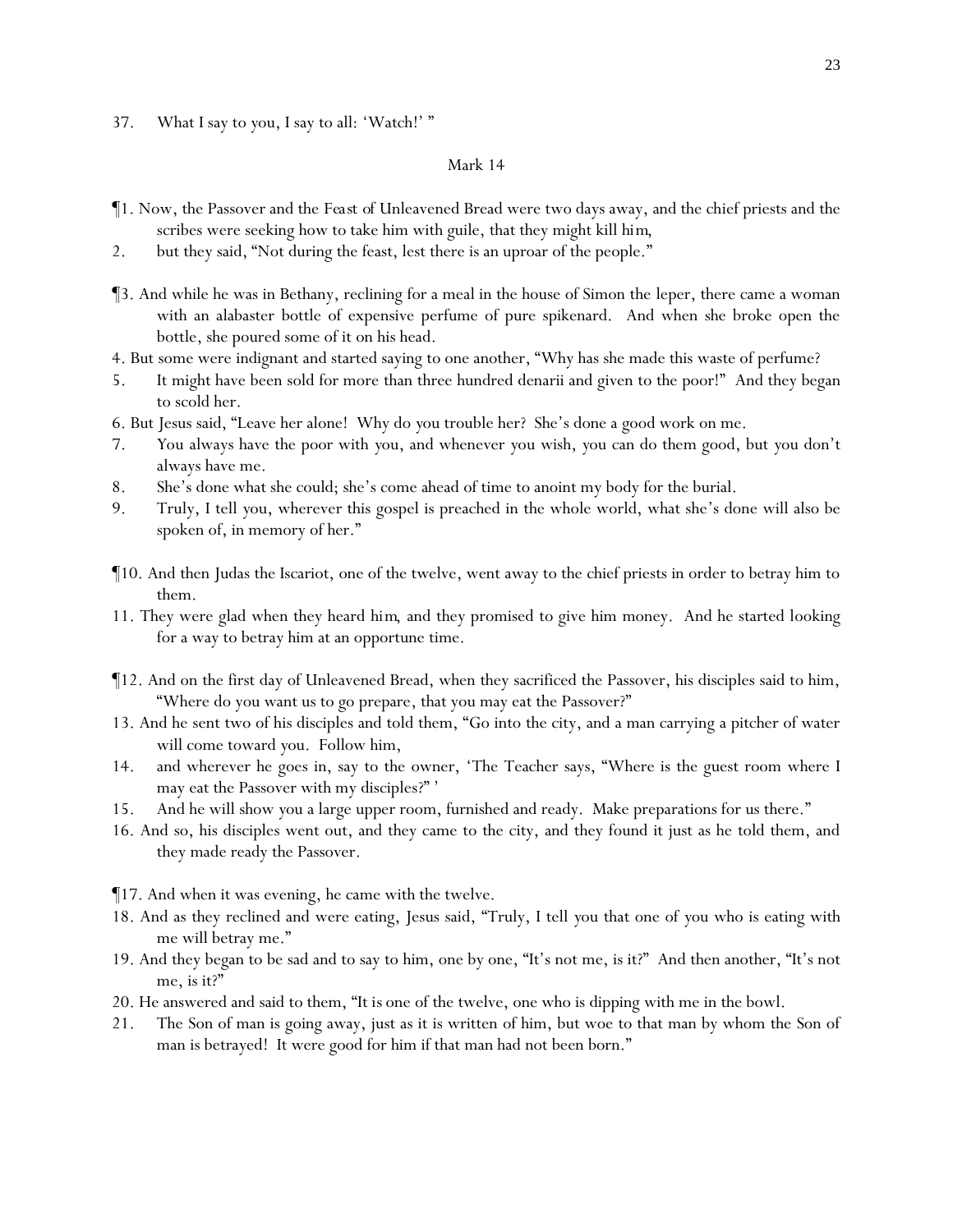- ¶22. And while they were eating, when Jesus had taken bread *and* blessed *it*, he broke *it* and gave *it* to them, and said, "Take and eat. This is my body."
- 23. *And* when he had taken the cup and given thanks, he gave it to them, and they all drank of it.
- 24. And he said to them, "This is my blood, the *blood* of the new covenant, which is shed for many.
- 25. Truly, I tell *y*ou that I will never again drink of the fruit of the vine until that day when I drink it in a new way in the kingdom of God."
- ¶26. And after they sang a song of praise, they went out to the Mount of Olives.
- ¶27. And Jesus said to them, "Tonight, all *of you* will be offended because of me, because it is written, 'I will strike the Shepherd, and the sheep will be scattered.'
- 28. However, after I am raised up, I will go ahead of *y*ou into Galilee."
- 29. Then Peter said to him, "Even though all shall be offended, I certainly won't!"
- 30. And Jesus said to him, "Truly, I tell you that today, this very night, before a rooster crows twice, you will deny me three times."
- 31. But he said all the more vehemently, "If I have to die with you, I will never deny you!" And then they all began talking like that.
- ¶32. And they went to a place by the name of Gethsemane, and he said to his disciples, "Sit here while I go pray."
- 33. And then he took with him Peter, and Jacobus, and John, and he began to feel overwhelmed and distressed.
- 34. And he said to them, "My soul is grieved to the point of death. Stay here and watch."
- 35. Then, going on a little farther, he fell to the ground and began to pray that, if it were possible, the hour would pass from him.
- 36. And he said, "Abba (*that is*, Father)! All things are possible with you. Take this cup away from me! But not what I will, but what you will."
- 37. And then he came and found them sleeping, and he said to Peter, "Simon, are you sleeping? Weren't you able to watch for one hour?
- 38. Watch and pray, lest *y*ou enter into temptation. The spirit is indeed willing, but the flesh *is* weak."
- 39. And again, he went away and prayed, saying the same thing.
- 40. And when he returned, he discovered them sleeping again, for their eyes were heavy, and they did not know what to answer him.
- 41. And he came a third time, and said to them, "Sleeping on, and getting *y*our rest. That is enough; the hour has come. Behold, the Son of man is betrayed into the hands of sinners.
- 42. Get up. Let's go. Behold, the one who betrayed me is near."
- ¶43. And immediately, while he was yet speaking, Judas appeared, who was one of the twelve, and with him a large multitude with swords and clubs sent by the chief priests, and the scribes, and the elders.
- 44. Now, the one who betrayed him had given them a cue, saying, "Whoever I kiss is the man. Arrest him, and lead him away under guard."
- 45. And when he had come, he went up at once to him, and said to him, "O Rabbi! Rabbi!" And he kissed him affectionately.
- 46. Then they laid their hands on him and arrested him.
- 47. But a certain one of those standing by, drawing a sword, smote the servant of the high priest, and took off his ear.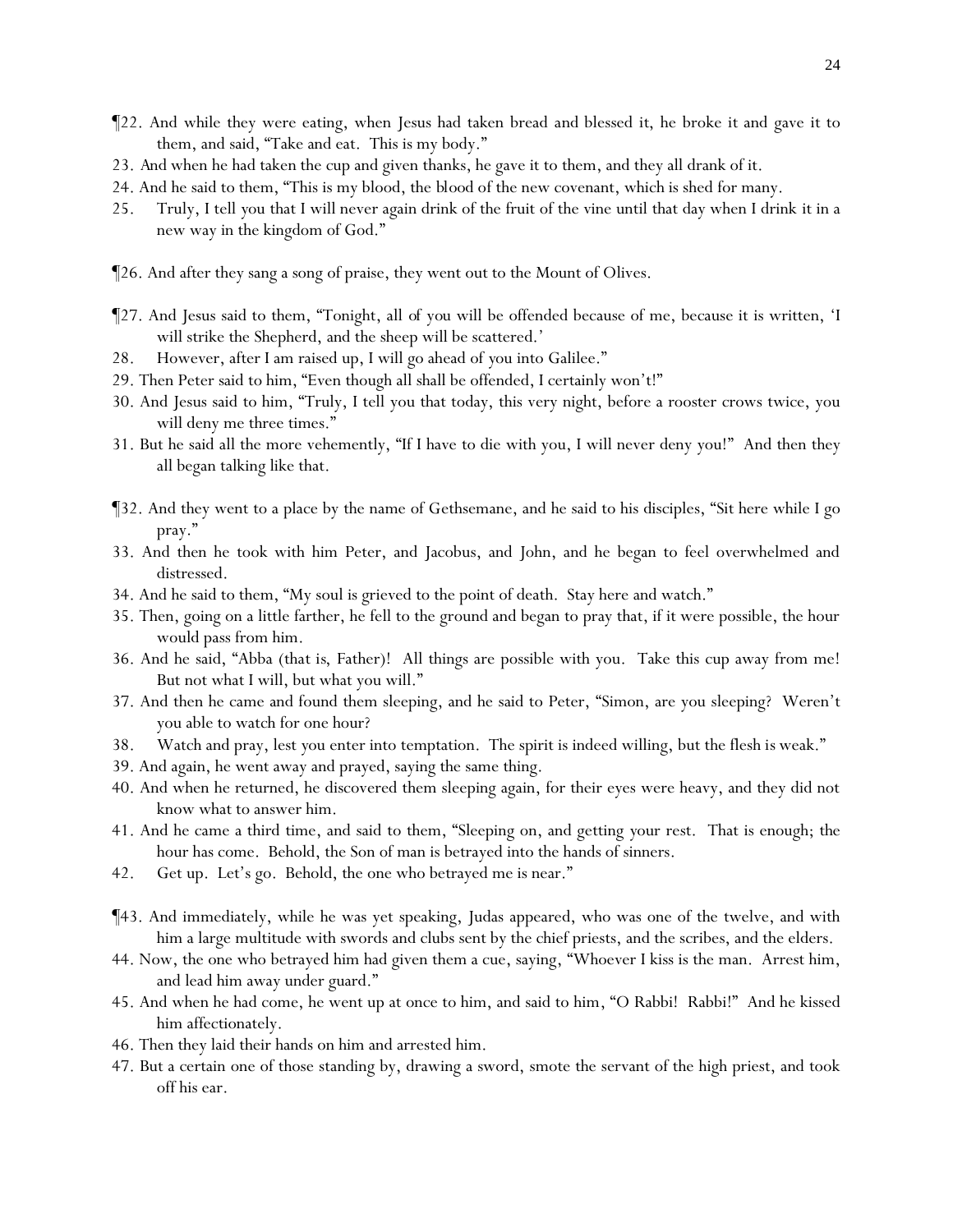- 48. And then Jesus answered and said to them, "Did *y*ou come out as against a robber, with swords and clubs to capture me?
- 49. I was with *y*ou every day, teaching in the temple, and *y*ou didn't arrest me. But *all this has happened*  so that the scriptures might be fulfilled."
- 50. And then they all forsook him and fled.
- ¶51. But a certain young man followed him, his body clothed with nothing but a shirt. And the young men grabbed him,
- 52. but he, leaving the shirt behind, fled from them naked.
- ¶53. And they led Jesus away to the high priest, and all the chief priests, and the elders, and scribes had come together with him.
- 54. And Peter, from a distance, followed him to inside the high priest's courtyard, and he was sitting with the officers and warming himself by the fire.
- 55. Now, the chief priests and all the Sanhedrin kept trying to obtain testimony against Jesus, to put him to death, but they were finding none.
- 56. Actually, many were bearing false witness against him, but the testimonies were not consistent.
- 57. Some stood up, bearing false witness against him, saying,
- 58. "We heard him saying, 'I will tear down this temple made with hands, and within three days, I will build another one made without hands.' "
- 59. Yet, not even in this was their testimony consistent.
- 60. And when the high priest had risen in the midst, he questioned Jesus, saying, "Do you not answer a thing? What is it that these men testify against you?"
- 61. But he was silent, and answered nothing. Again, the high priest questioned him, and told him, "Are you the Messiah, the Son of the Blessed?"
- 62. Then Jesus said, "I am. And *y*ou'll see the Son of man seated on the right hand of Power, and coming with the clouds of heaven."
- 63. Then the high priest, tearing his garments, said, "What further need have we of witnesses?
- 64. *Y*ou heard *his* blasphemy! How does it appear to *y*ou?" And they all condemned him as being worthy of death.
- 65. And some began to spit on him, and to cover his face and punch him, and then say to him, "Prophesy!" And the officers kept on slapping him in the face.
- ¶66. And while Peter was in the courtyard below, one of the high priest's servant-girls came,
- 67. and seeing Peter warming himself, she stared at him and said, "You were definitely with the Nazarene, Jesus."
- 68. But he denied *it* saying, "I don't know *him*, and I don't understand what you're talking about." And he went outside to the gateway. And a rooster crowed.
- 69. And when the servant-girl saw him again, she began saying to those who stood by, "This man is one of them."
- 70. And he again denied *it*. And then again, a little while later, those standing by also started saying to Peter, "Truly, you are also one of them, for you are a Galilean; your accent is just like *one*."
- 71. And he began to bind himself with a curse and to swear, "I don't know this man *y*ou're talking about!"
- 72. And a rooster crowed the second time. And Peter remembered the saying that Jesus spoke to him: "Before a rooster crows twice, you will deny me three times." And he broke down and wept.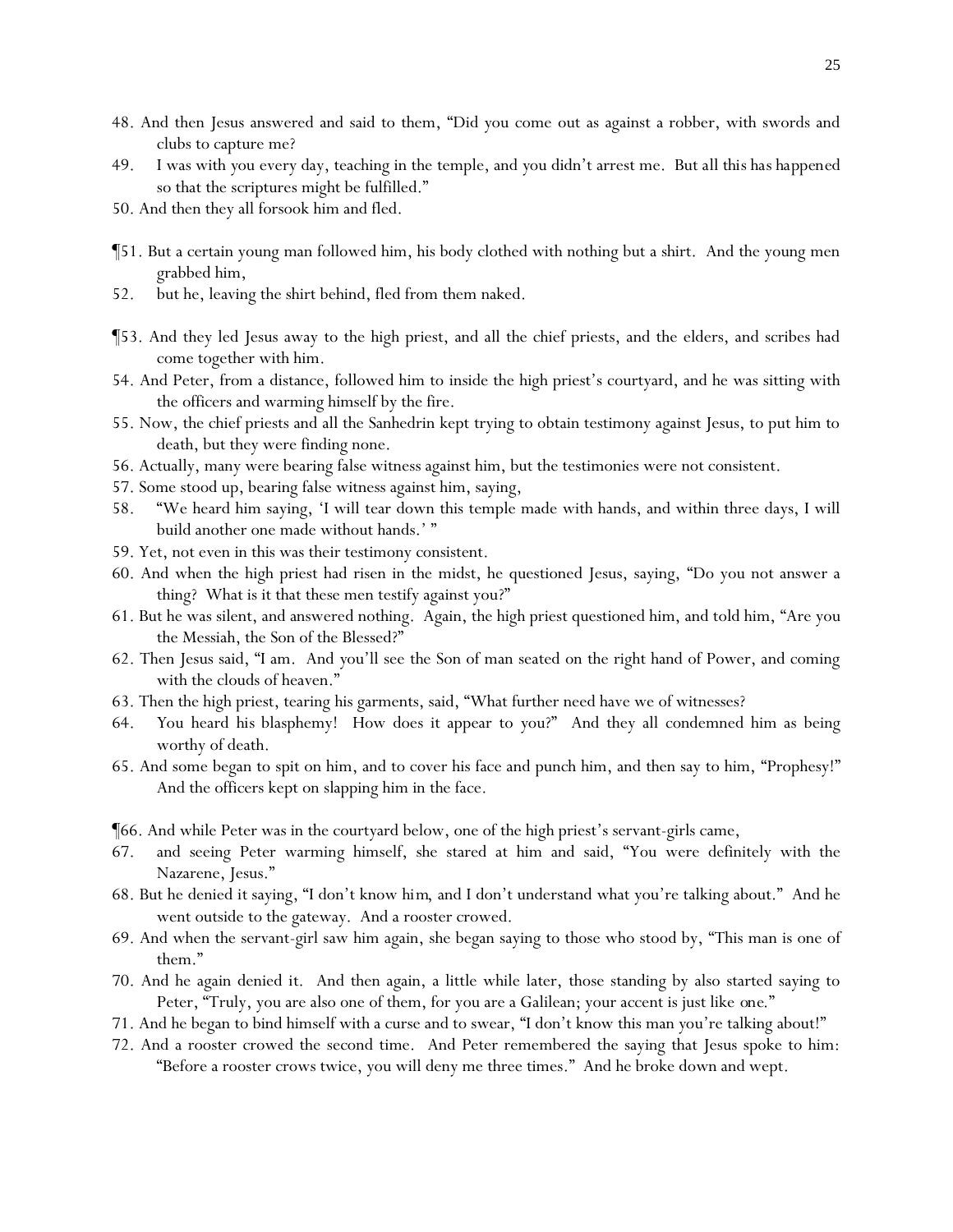- ¶1. And as soon as it *was* morning, the chief priests made a plan with the elders and scribes and the entire Sanhedrin, and after tying Jesus up, they took *him*away and handed *him*over to Pilate.
- 2. And Pilate asked him, "You? You are the King of the Jews?" He answered and told him, "You yourself are saying *it*."
- 3. And the chief priests began to accuse him of many things.
- 4. Then Pilate questioned him again, saying, "You answer nothing? Listen to how many things they testify against you!"
- 5. But Jesus still answered nothing, so that Pilate was amazed.

 $\P6$ . Now, at each Feast<sup>6</sup>, he used to release to them one prisoner, whomever they asked for.

- 7. And one called Barabbas was there, bound with his fellow-insurrectionists, men who had committed murder in the insurrection.
- 8. And the multitude, raising a cry, began to ask *Pilate to do* as he had always done.
- 9. Pilate answered them, saying, "Do *y*ou desire that I shall release to *y*ou the King of the Jews?"
- 10. (For he perceived that the chief priests had handed him over because of envy.)
- 11. But the chief priests incited the crowd so that he would release Barabbas to them instead.
- 12. Then Pilate answered again and told them, "What, then, do *y*ou want me to do to the one *y*ou call 'King of the Jews'?"
- 13. And they again cried out, "Crucify him!"
- 14. But Pilate kept saying to them, "Why? What evil did he do?" But they cried out all the more, "Crucify him!"
- 15. And Pilate, wanting to pacify the crowd, released Barabbas to them and handed Jesus over to be crucified, after he had him flogged.
- ¶16. Then the soldiers led him away, within the palace, which is the praetorium, and they called the whole cohort together.
- 17. And they dressed him up in purple, and when they had woven a crown of thorns, they put it on him,
- 18. and they began saluting him, *saying,* "Hail, King of the Jews!"
- 19. And they repeatedly beat his head with a reed and spat on him, and bowing their knees, they worshipped him.
- 20. And when they had mocked him, they removed the purple from him and put his own clothes on him.

¶ And then they led him out that they might crucify him.

- 21. And as a certain passer-by, Simon of Cyrene, the father of Alexander and Rufus, was coming in from a field, they forced him to carry his cross.
- 22. And they brought him to the place, "Golgotha" (which is translated, "Place of a Skull").
- 23. And they offered him myrrh-flavored wine to drink, but he did not take it.
- 24. And they crucified him, dividing up his garments among themselves, casting lots for them *to determine* who should take what.
- 25. Now, it was the third hour when they crucified him.
- 26. And over *his head* was the inscription of the charge against him, written out: "The King of the Jews."
- 27. And with him they crucified two thieves, one on the right, and one on his left.
- 28. And the scripture was fulfilled that says, "He was numbered with the lawless."

<sup>&</sup>lt;sup>6</sup> It is unclear whether this refers to every feast of the Jews or only to every Passover feast.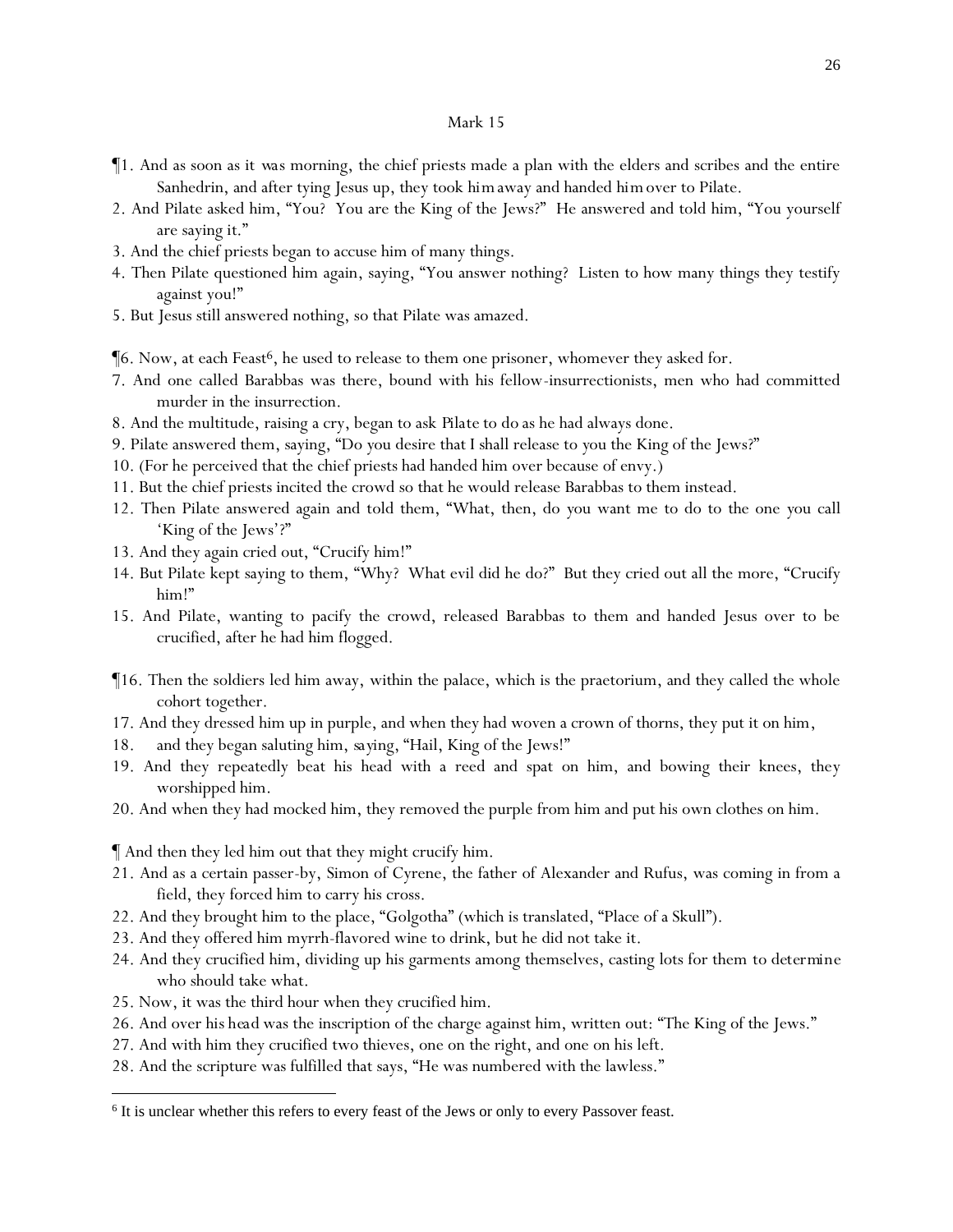- 29. And those passing by were reviling him, wagging their heads and saying, "Ha! You who are going to tear down the temple and in three days raise it up,
- 30. save yourself, and come down from the cross!"
- 31. Likewise, the chief priests also, mocking *him* among themselves, with the scribes, kept saying, "He saved others; himself, he cannot save.
- 32. Let the Messiah, the King of Israel, come down now from the cross, that we may behold and believe in him." And those being crucified with him were reviling him.
- ¶33. Now, when the sixth hour was come, darkness came over the whole land until the ninth hour.
- 34. And at the ninth hour, Jesus cried with a loud voice, saying, "Eloi, Eloi, lema sabachthani?" (That is translated, "My God, my God, what did you forsake me for?")
- 35. And when some of those standing around heard *that*, they began to say, "Behold, he's calling Elijah!"
- 36. Then one man ran, and filling a sponge with sour wine, when he had put it on a reed, he gave him a drink, saying, "Wait! Let's see if Elijah comes to take him down."
- 37. Then Jesus, letting out a great cry, breathed out *his* life.
- 38. And the veil of the temple was torn in two, from top to bottom.
- 39. Now, when the centurion, who had been standing out in front of him, saw him cry out like that and breathe out his life, he said, "This man really was a son of a god!"
- 40. And there were women looking on from a distance, among whom were also Maria the Magdalene, and Maria the mother of Jacobus the small and of Joses, and Salome.
- 41. These also, when he was in Galilee, followed him and ministered to him, along with many other women who came up with him to Jerusalem.
- ¶42. And evening having already come, and since it was the Preparation, which is the day before the Sabbath,
- 43. Joseph of Arimathaea, a prominent member of the Council, who himself also was awaiting the kingdom of God, went and entered in boldly to Pilate and asked for Jesus' body.
- 44. But Pilate was amazed that he was already dead, and he summoned the centurion and asked him if he had been dead long.
- 45. And when he had ascertained from the centurion *that it was so*, he granted the body to Joseph.
- 46. And when he had purchased linen cloth and taken him down, he wrapped him in the cloth and laid him in a sepulcher that had been hewn out of a rock, and then he rolled a stone upon the entrance of the sepulcher.
- 47. And Maria the Magdalene and Maria the mother of Joses were observing where he was laid.

- ¶1. And when the Sabbath was past, Maria the Magdalene, and Maria the mother of Jacobus, and Salome, purchased fragrant oils that they might come and anoint him.
- 2. And very early in the morning of the first day of the week, when the sun had risen, they came to the sepulcher.
- 3. And they were saying to each other, "Who will roll away the stone from the entrance of the sepulcher for us?"
- 4. But when they looked up, they saw that the stone had been rolled away, though it was very large.
- 5. And when they entered the sepulcher, they saw a young man, clothed in a long, white robe, sitting to their right, and they were alarmed.